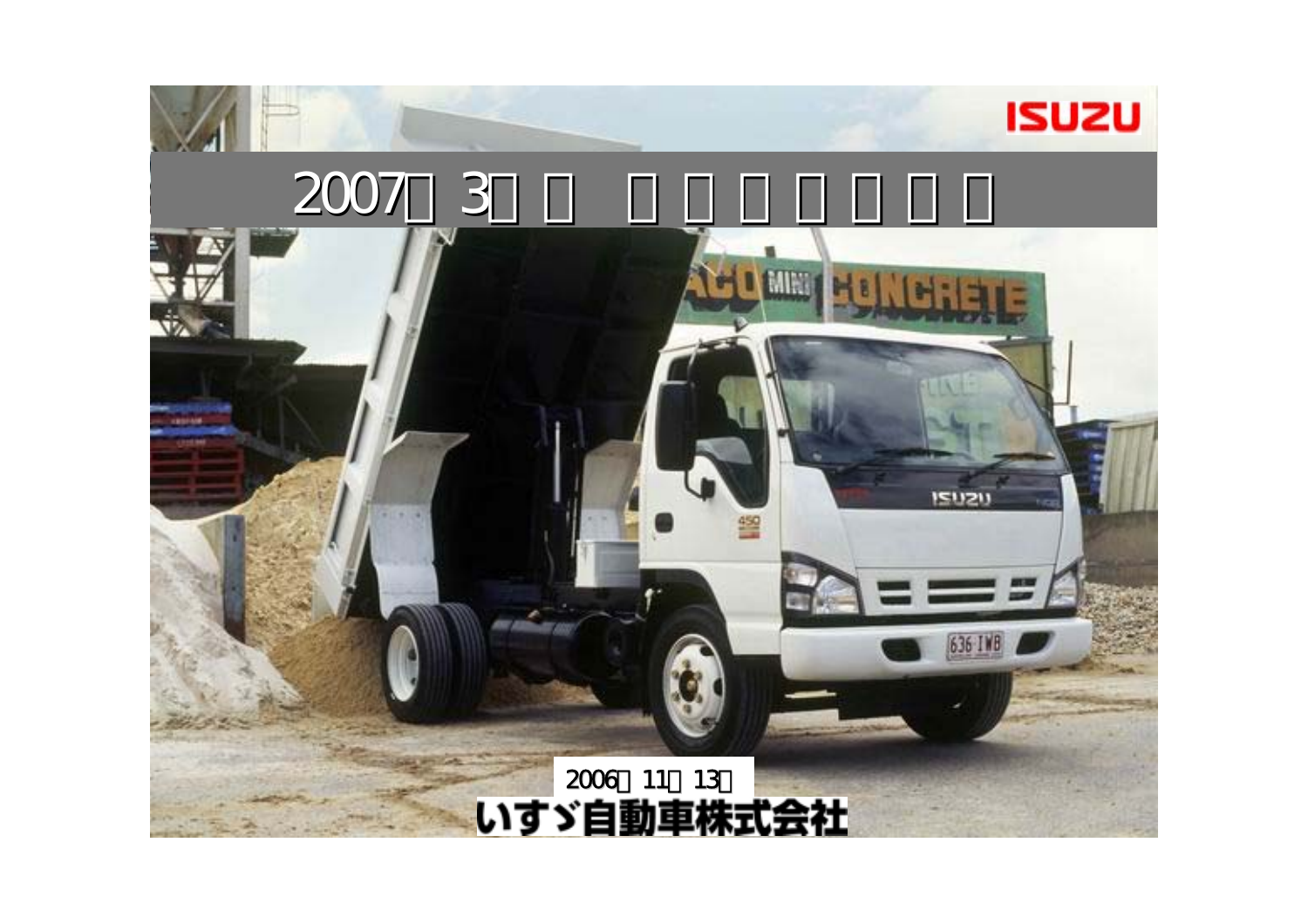

#### 2007 3

1. 2007 3 2. 2007 3 3. 2007 3 4. 事業状況と課題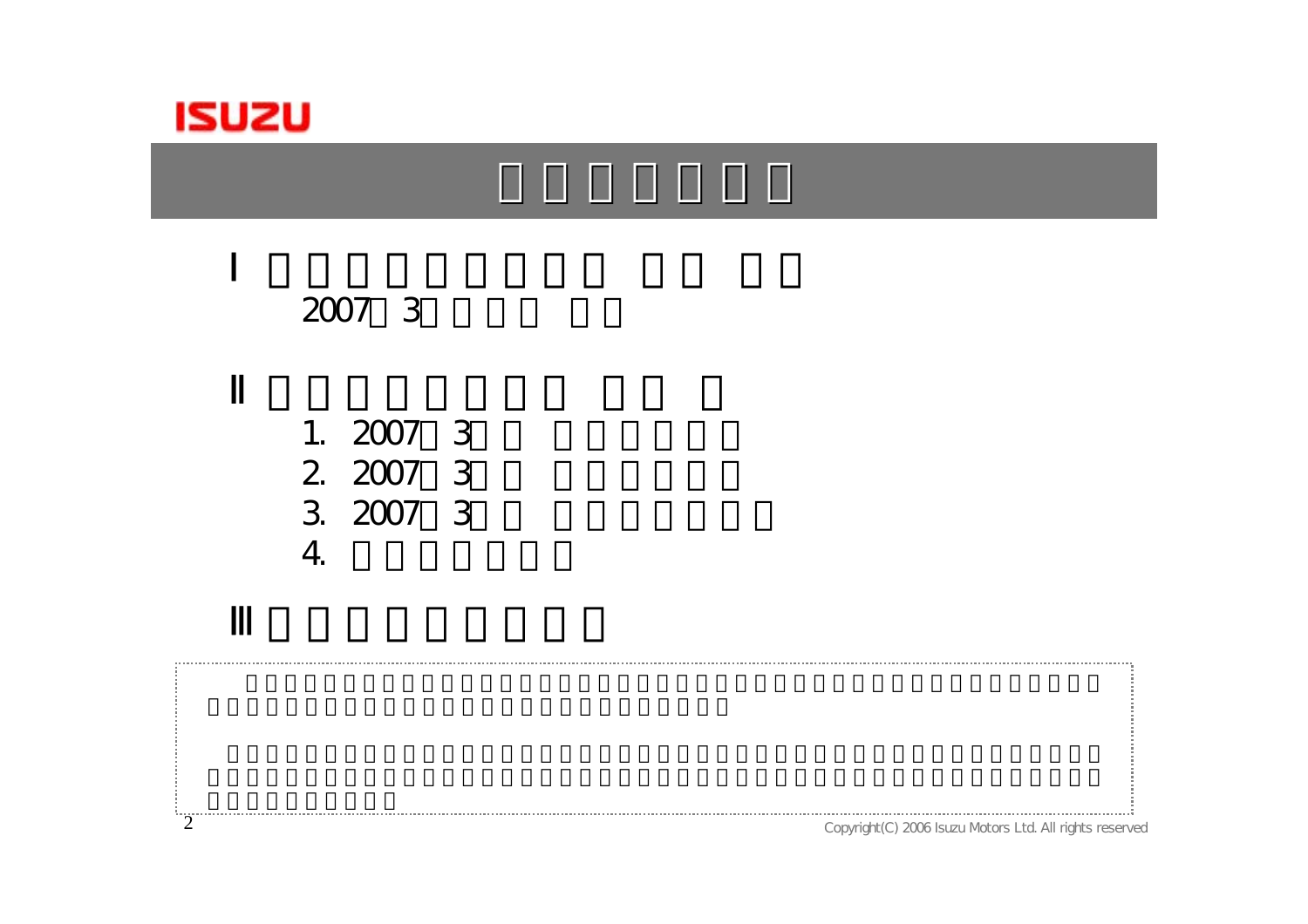

### President and Representative Director

### Yoshinori Ida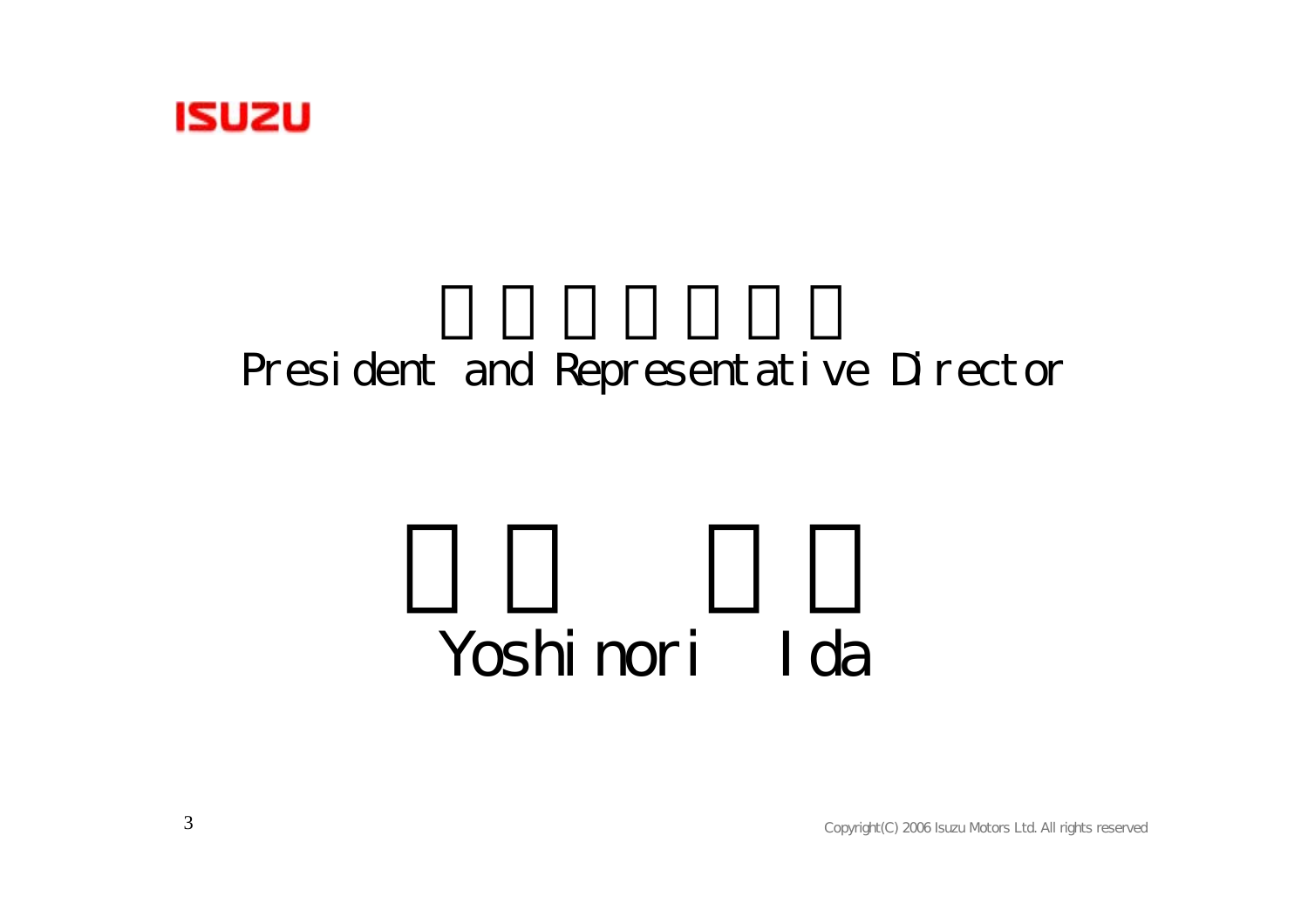

|  | 06/9   | $'$ 05/9 |     |
|--|--------|----------|-----|
|  | 8, 247 | 7, 373   | 874 |
|  | 576    | 379      | 197 |
|  | 627    | 406      | 221 |
|  |        | 26       |     |

-

-

'06年9月=115円/\$ '05年9月=108円/\$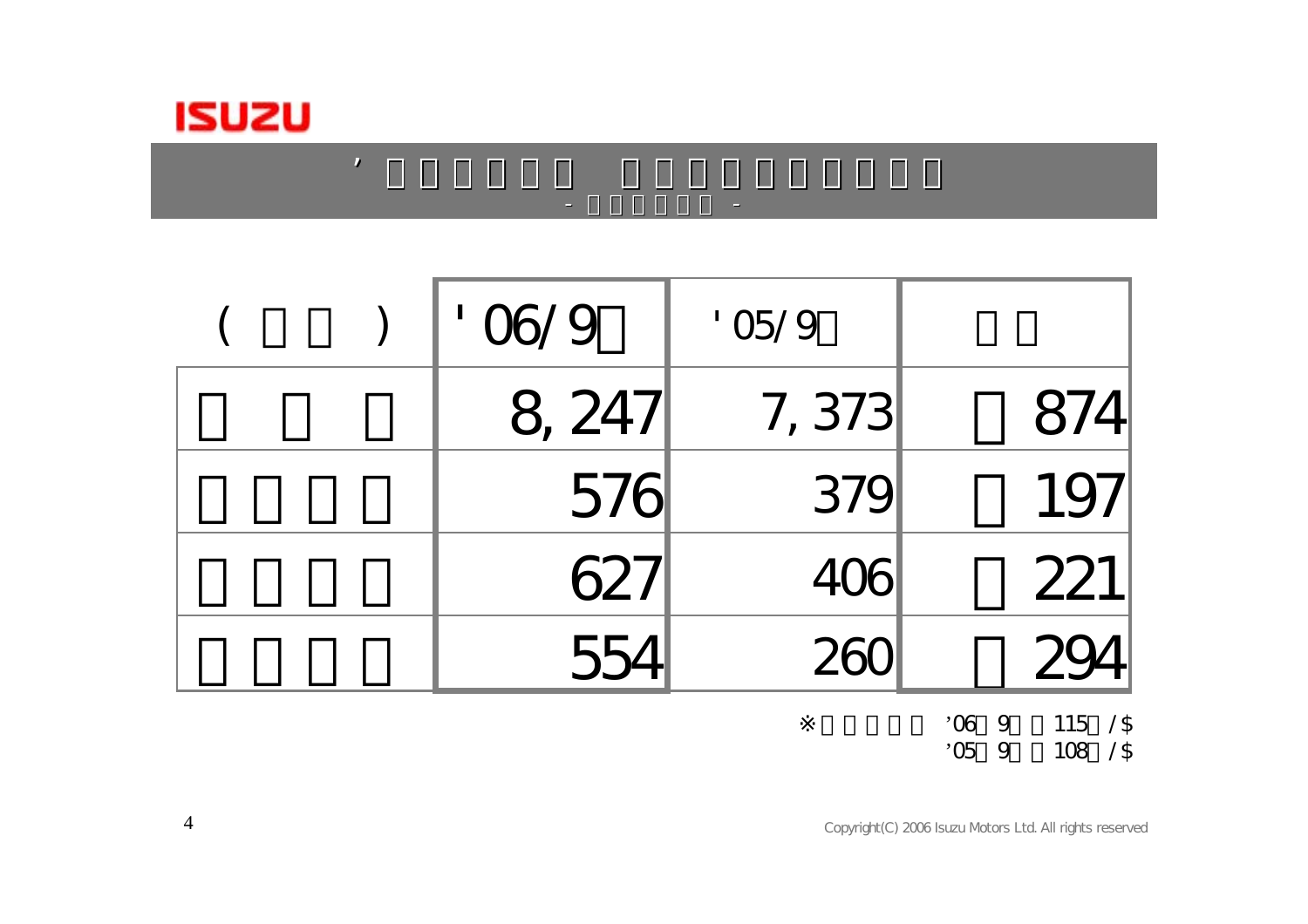

#### Executive Vice President

### Susumu Hosoi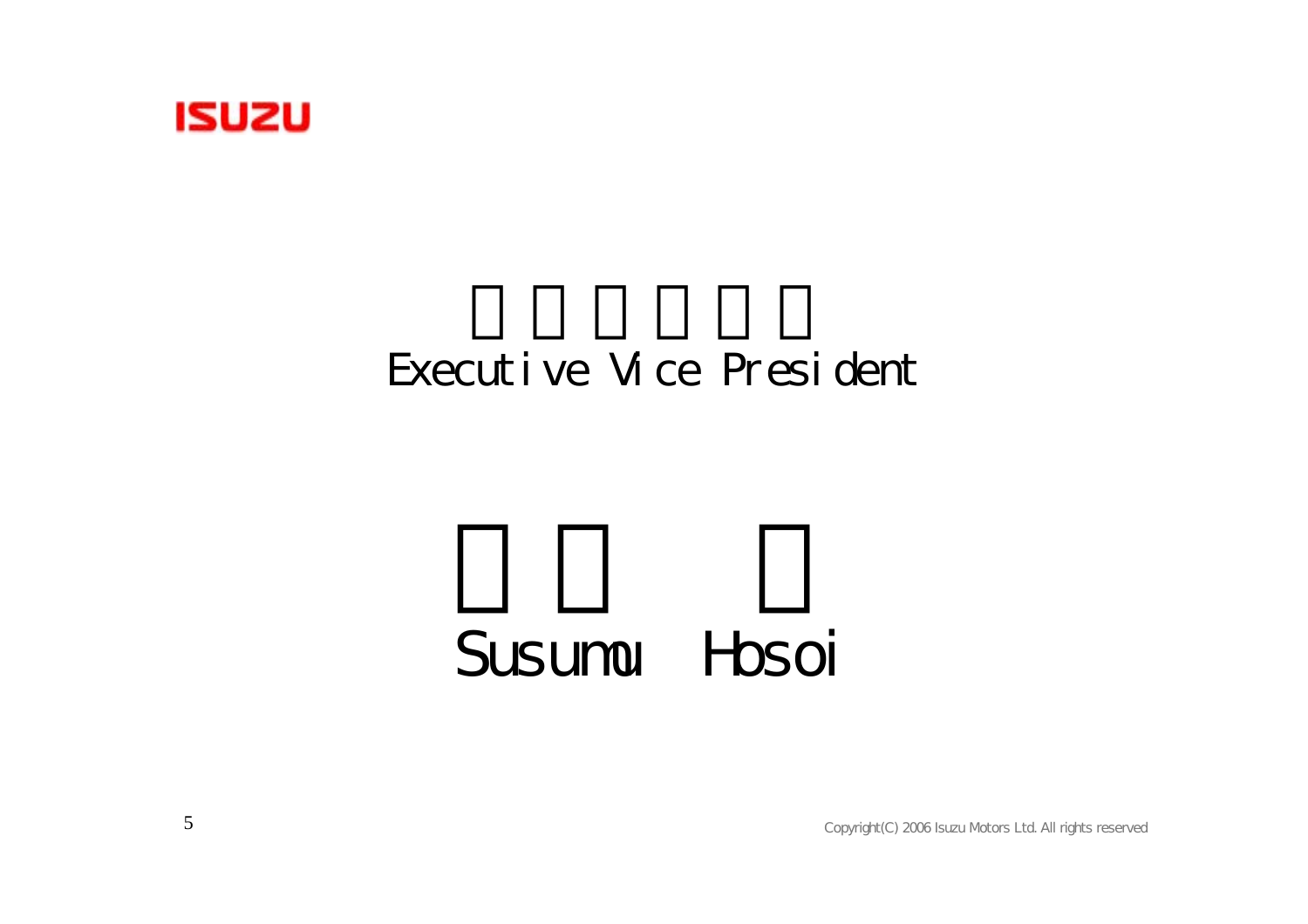

## 1. 2007 3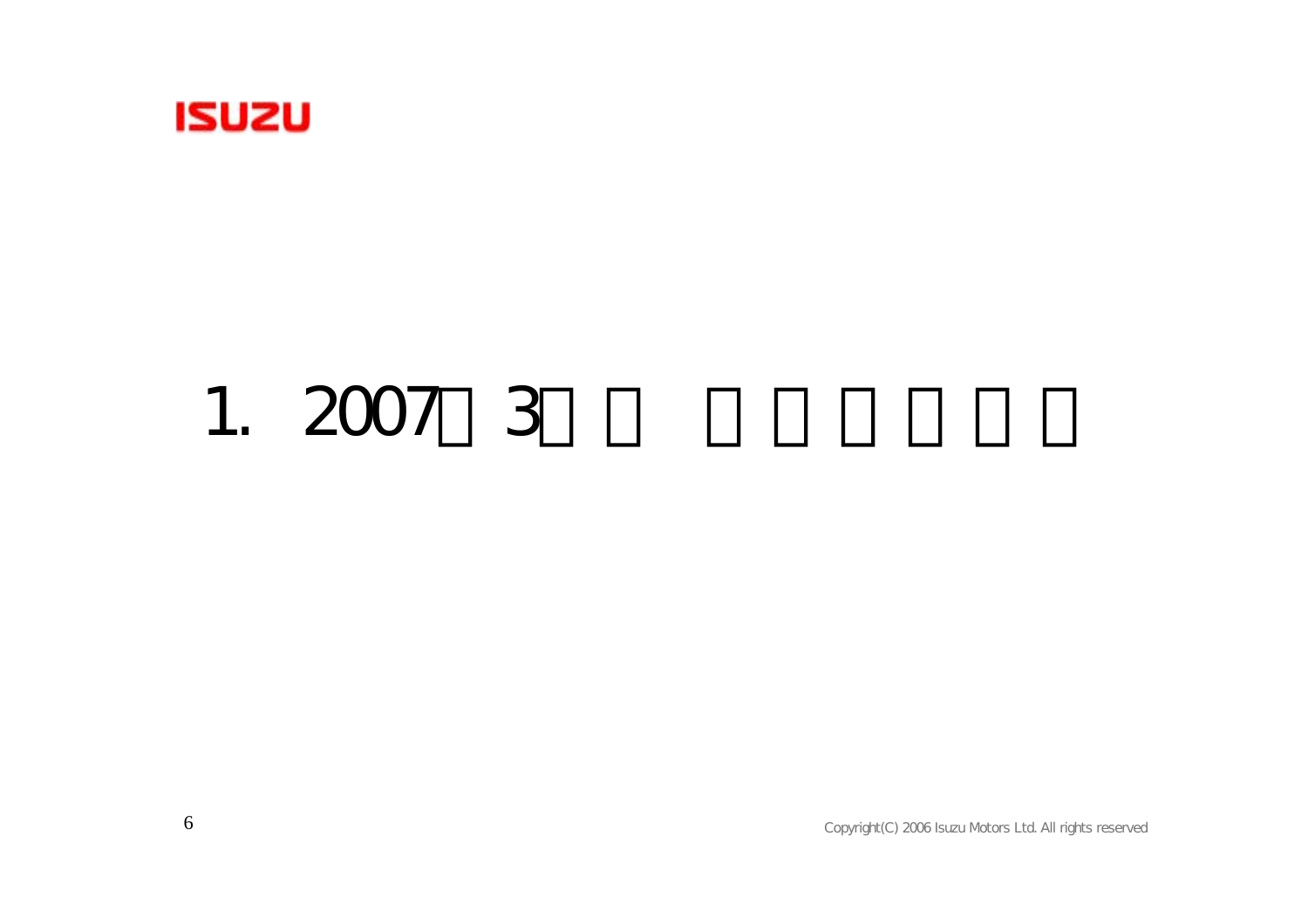





-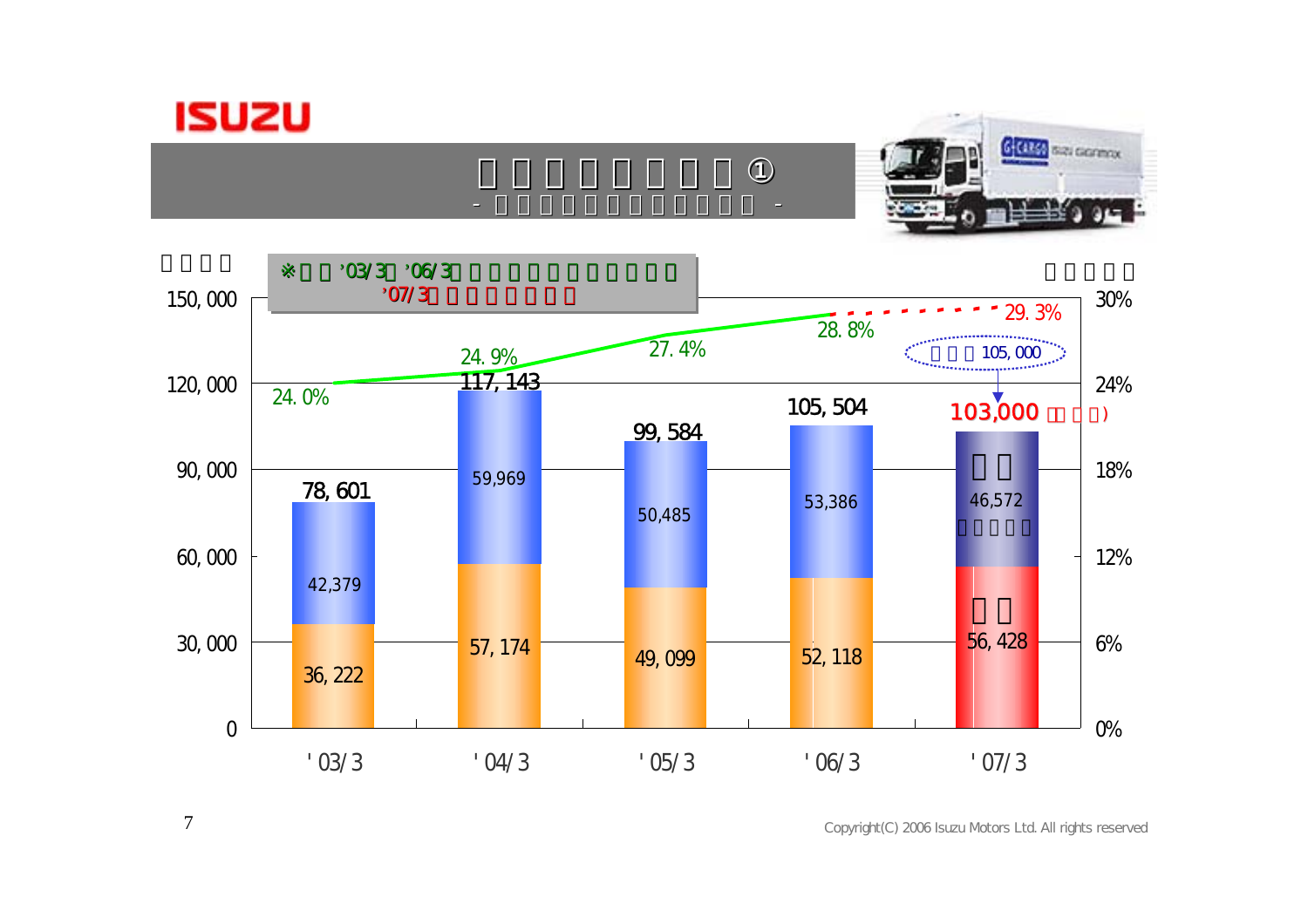



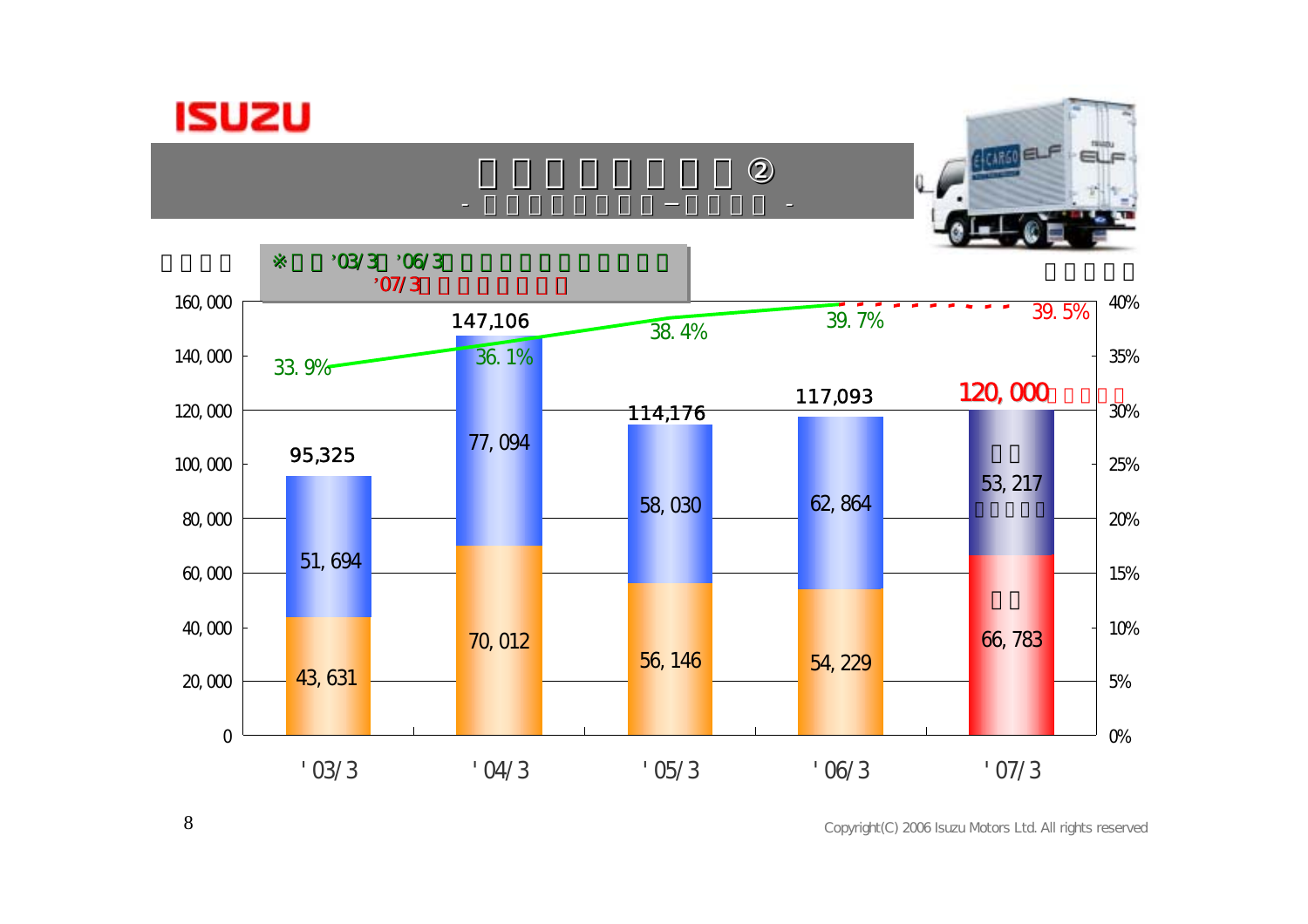

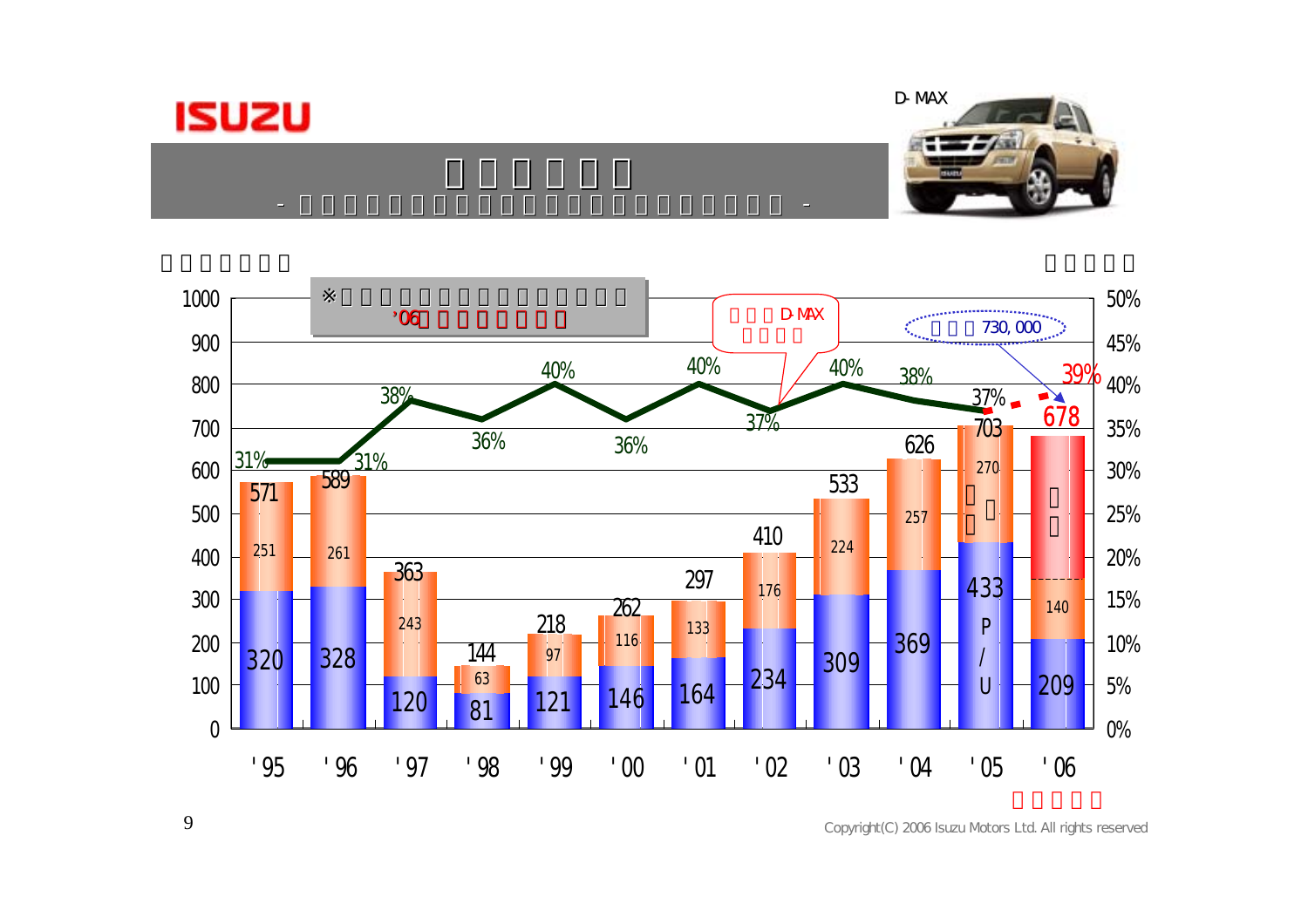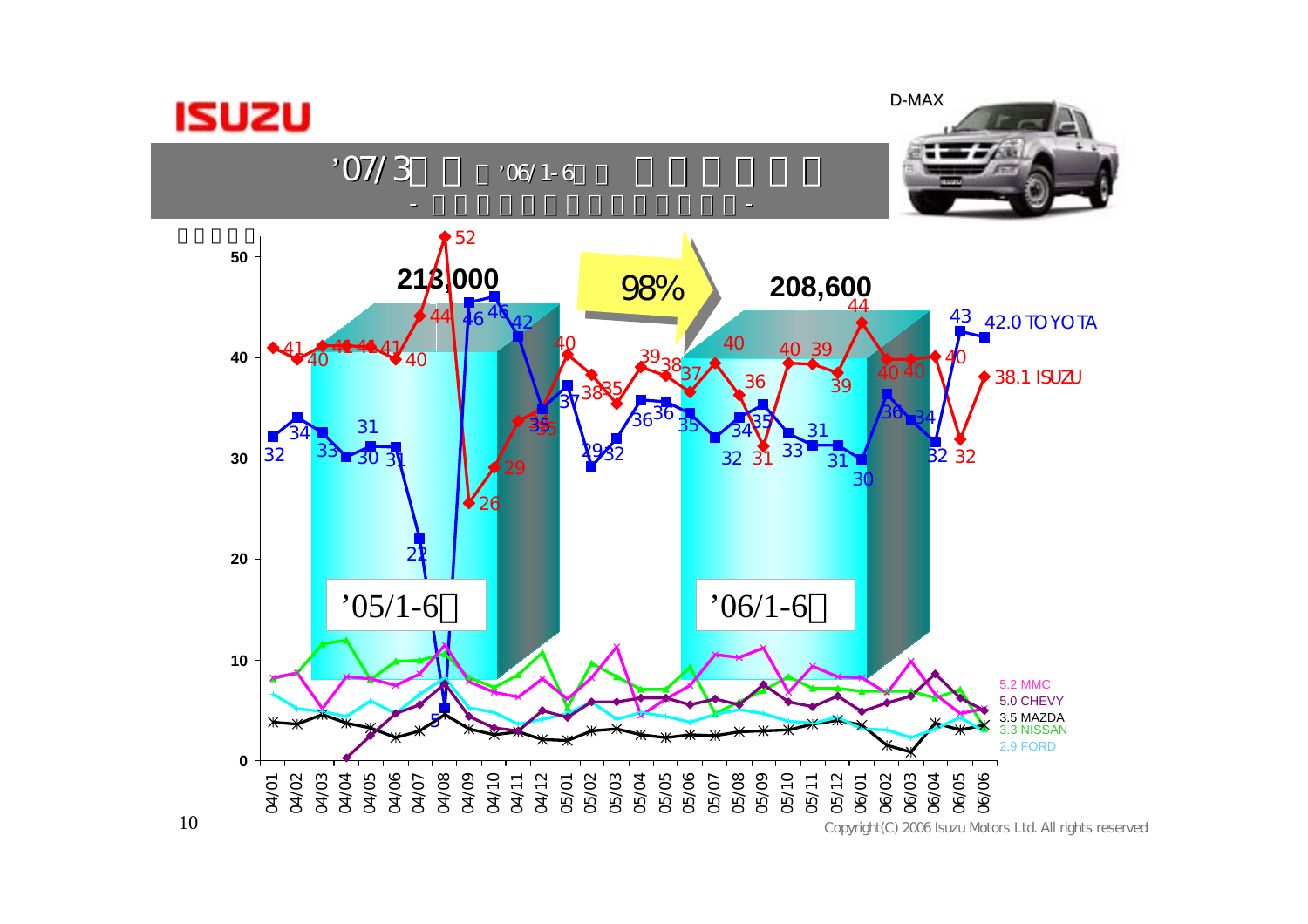

# 2. 2007 3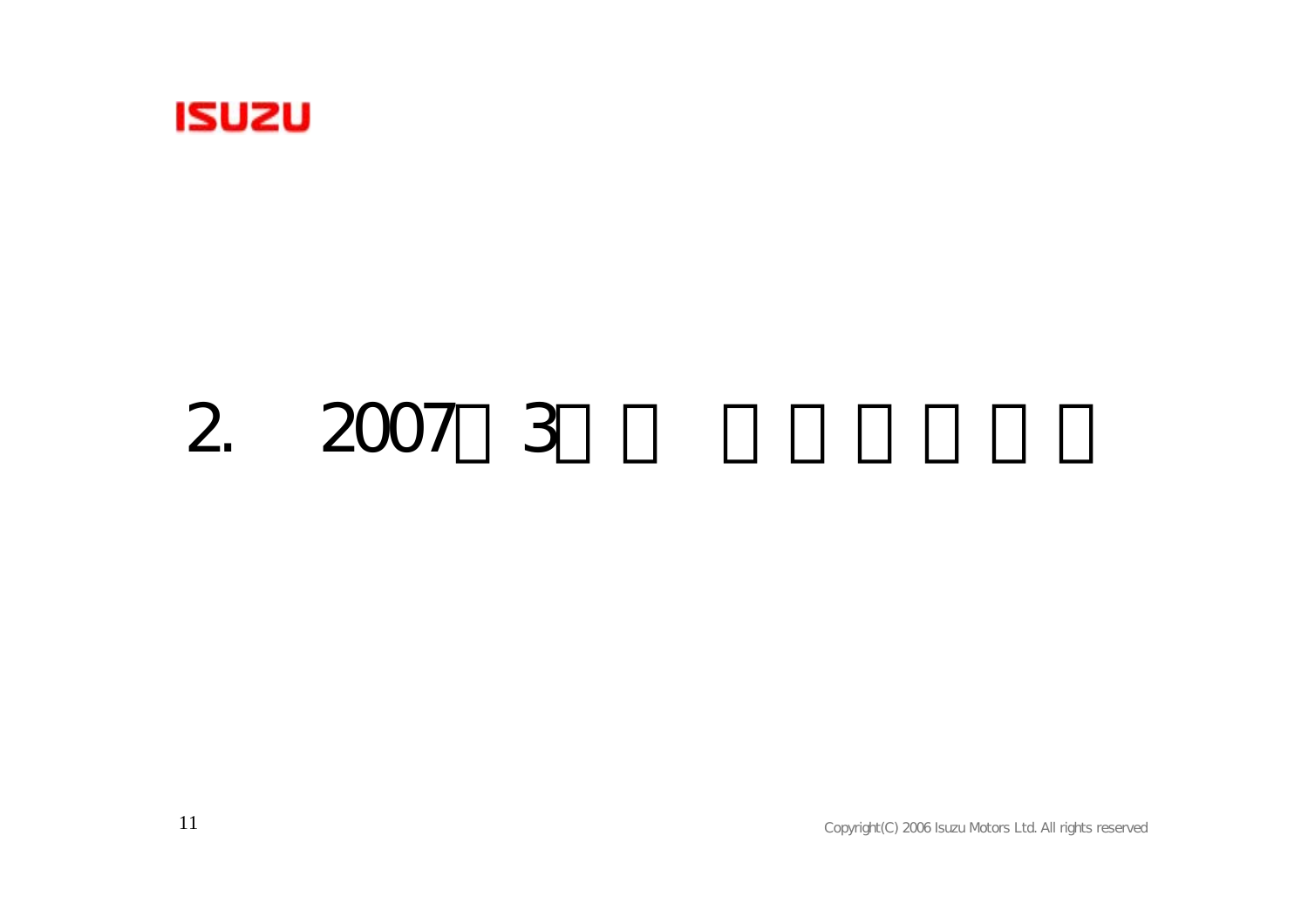

|  | 106/9  | $-05/9$ |     |
|--|--------|---------|-----|
|  | 8, 247 | 7, 373  | 874 |
|  | 576    | 379     | 197 |
|  | 627    | 406     | 221 |
|  | 554    | 260     |     |

-

|  | '06/9  | $'$ 05/9 |     |
|--|--------|----------|-----|
|  | 4, 952 | 4, 403   | 549 |
|  | 2, 716 | 2, 495   | 221 |
|  | 780    | 794      | 14  |
|  | 2, 141 | 1,996    | 145 |
|  | 1, 432 | 1,042    | 390 |
|  | 3, 774 | 3, 357   | 417 |
|  | 8, 247 | 7, 373   | 874 |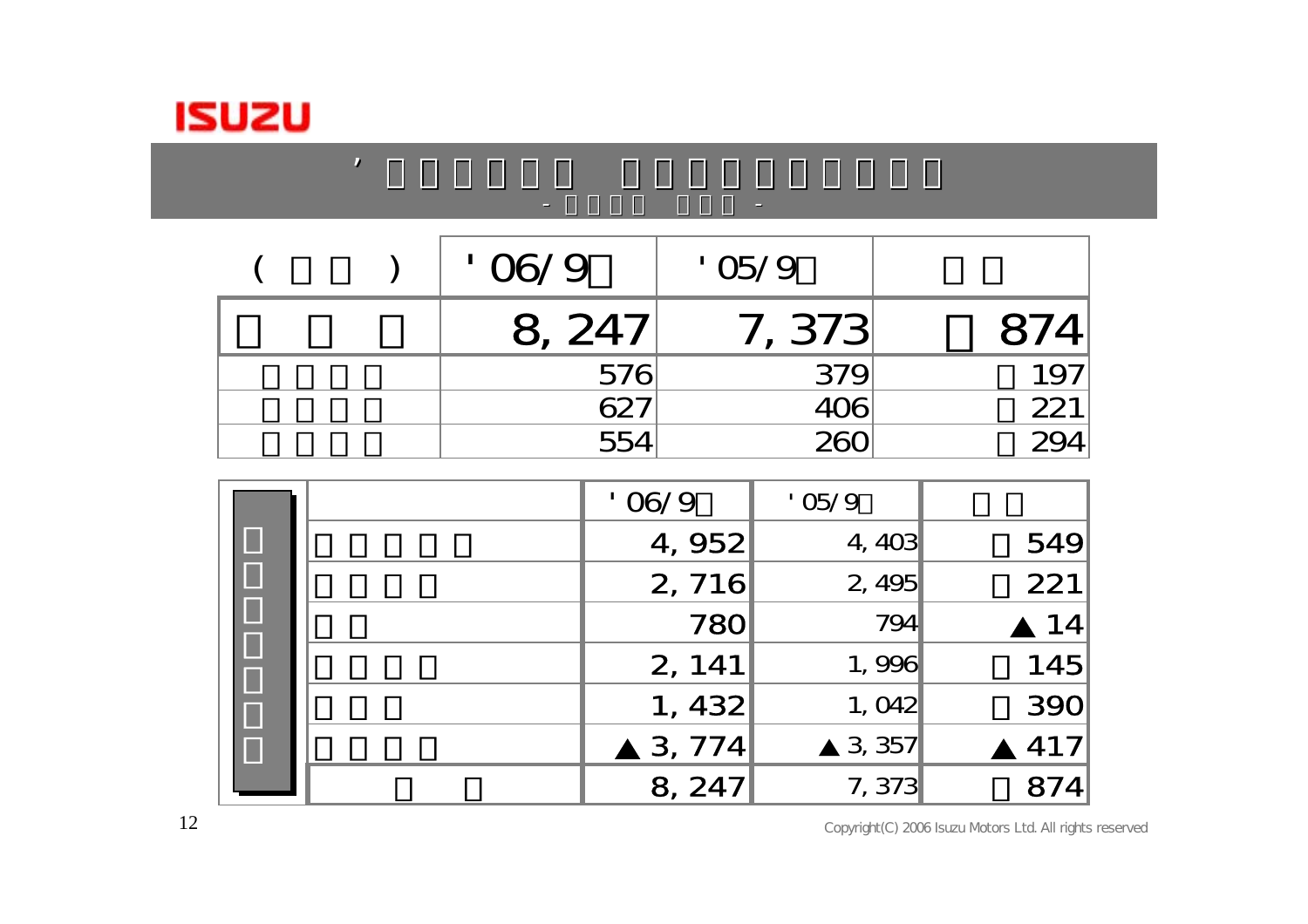

#### $( )$   $( )$   $( )$   $06/9$   $( )$   $05/9$ 8, 247 7, 373 874 576 379 +197 経常利益 627 406 +221 当期利益 554 260 +294

-

|  | '06/9           | $'$ 05/9 |                 |
|--|-----------------|----------|-----------------|
|  | 360             | 195      | 165             |
|  | 20 <sup>°</sup> | 23       | 3               |
|  | 36              | 35       |                 |
|  | 87              | 85       | $\mathbf 2$     |
|  | 54              | 42       | 12              |
|  | 19              |          | 20 <sup>°</sup> |
|  | 576             | 379      | 197             |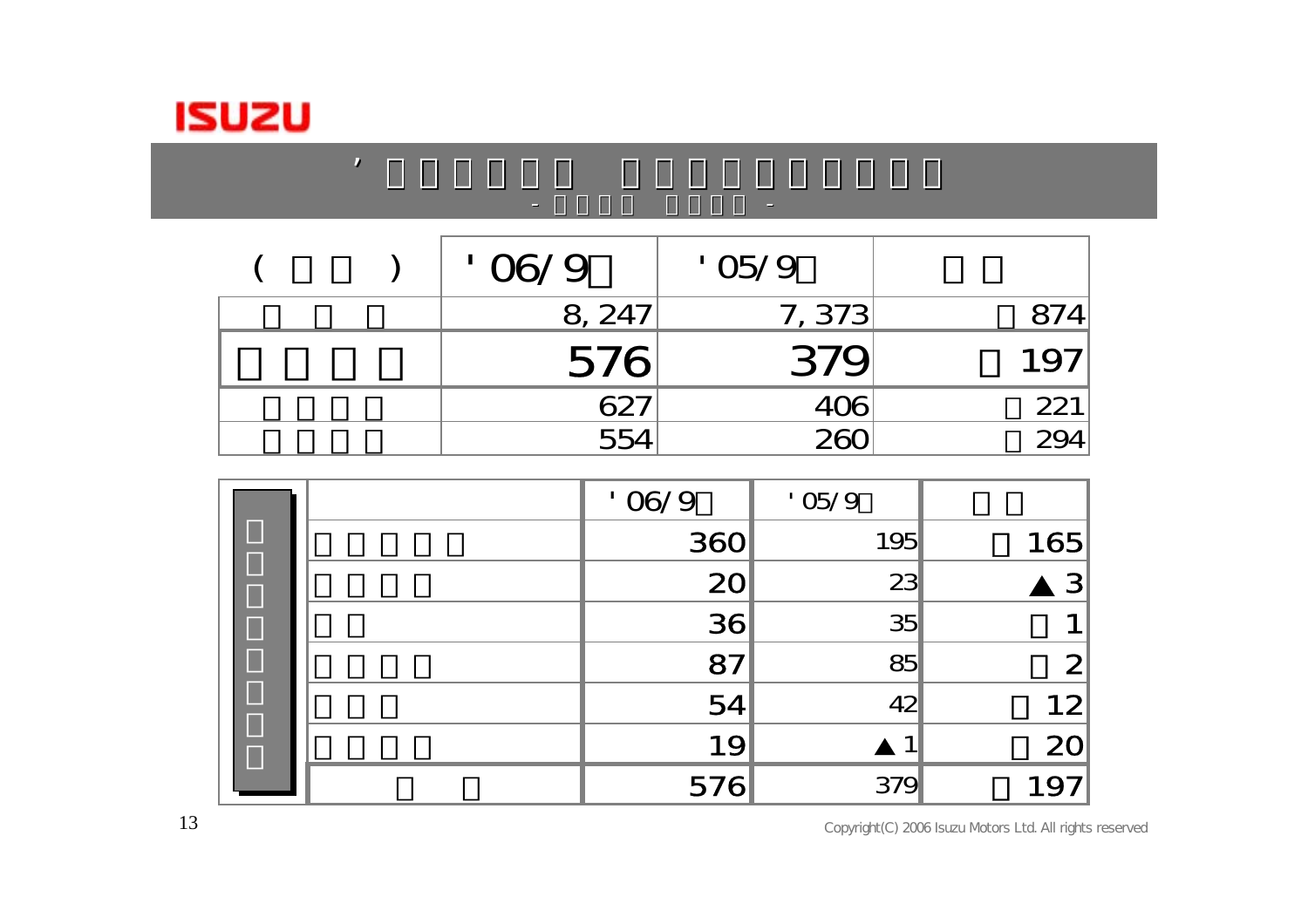



-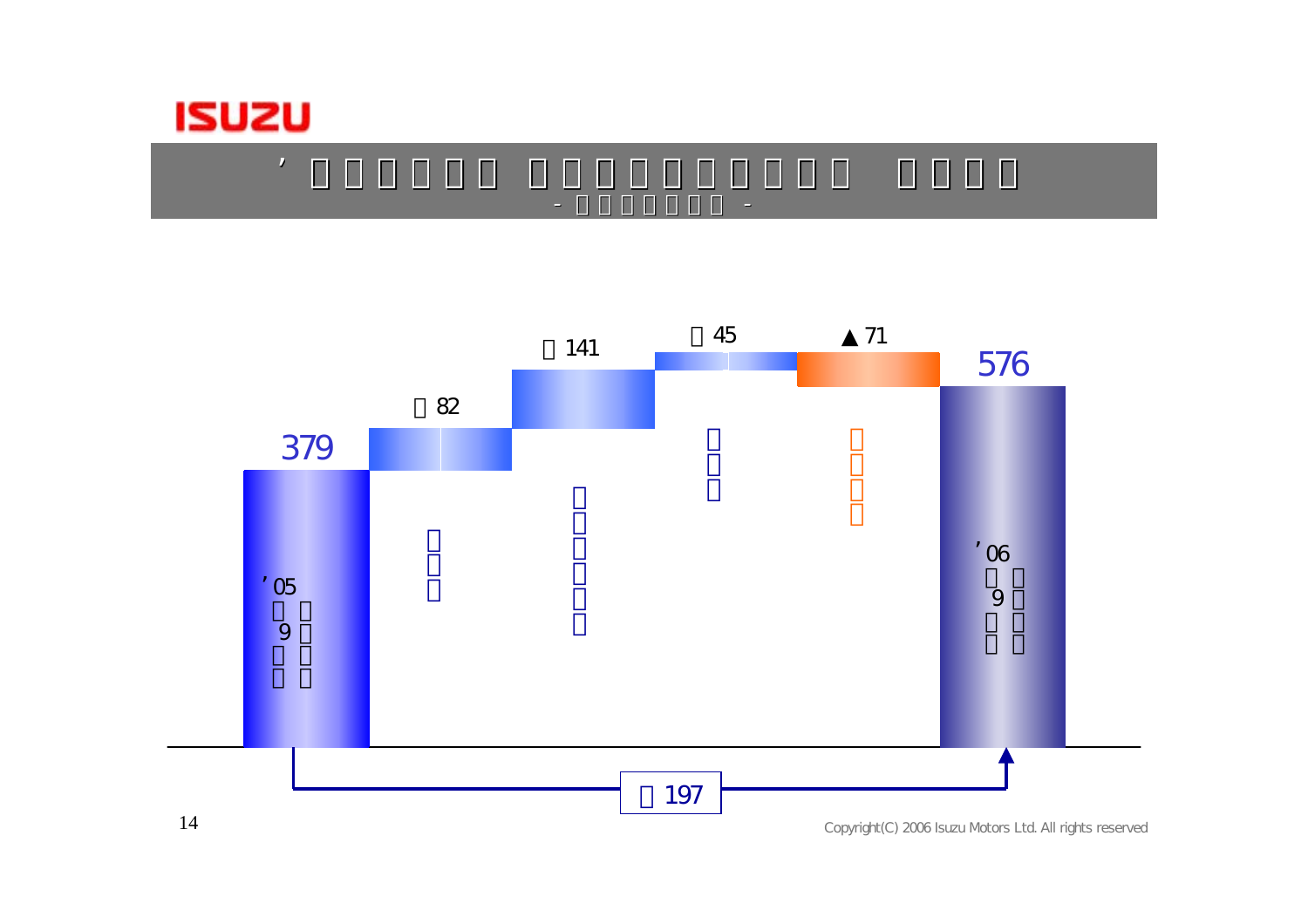

-

#### $( )$  )  $\begin{array}{|c|c|c|c|c|c|c|c|} \hline \end{array}$   $\begin{array}{|c|c|c|c|c|c|c|c|} \hline \end{array}$   $\begin{array}{|c|c|c|c|c|c|} \hline \end{array}$   $\begin{array}{|c|c|c|c|c|c|} \hline \end{array}$  $\begin{array}{cccc} 8, & 247 & 7, & 373 & 874 \end{array}$ 営業利益 576 379 +197 627 406 +221 554260 +294

|  | 197              |
|--|------------------|
|  | 19               |
|  | 5                |
|  | 221              |
|  | 627              |
|  | 13               |
|  |                  |
|  | $\frac{60}{554}$ |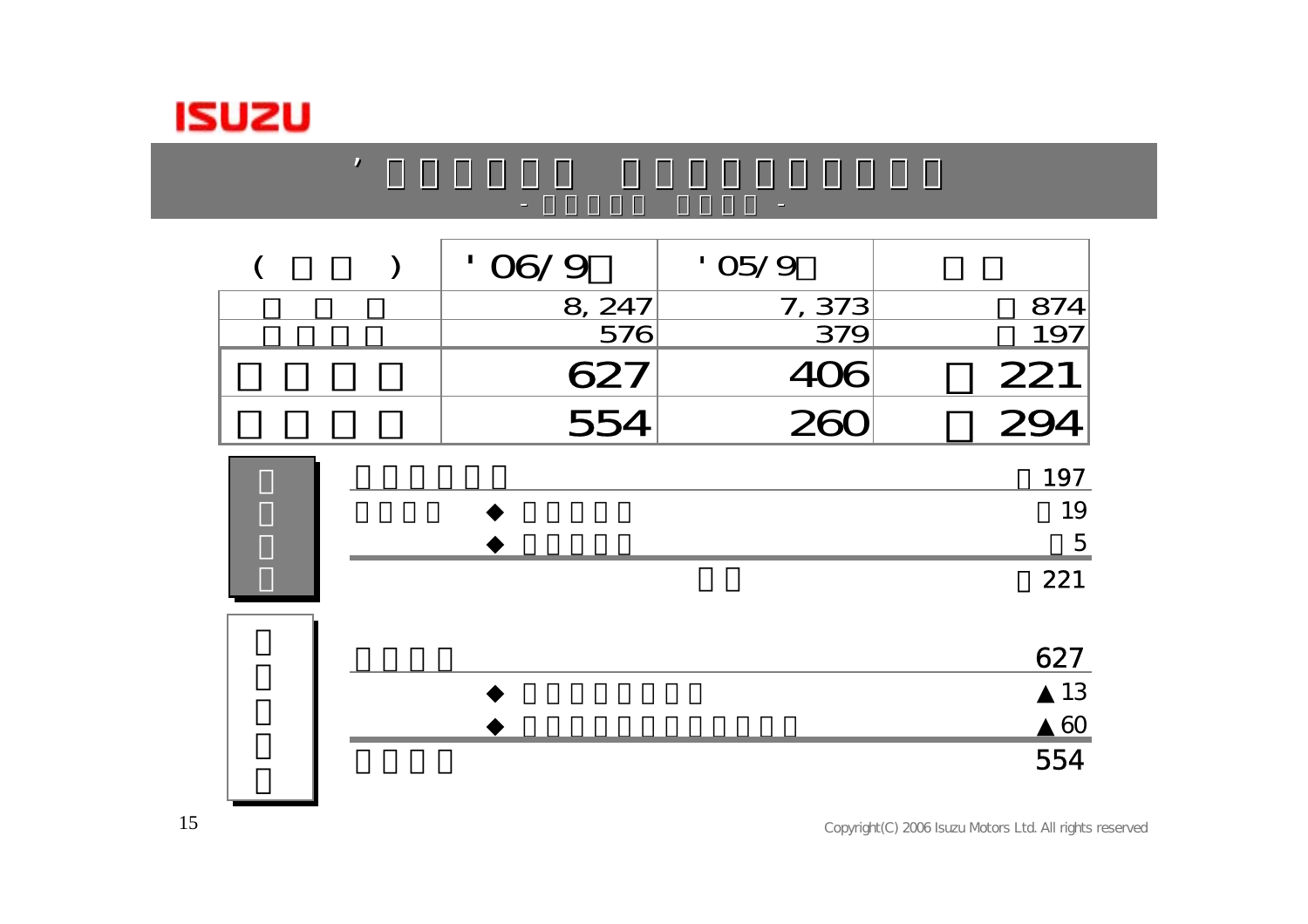

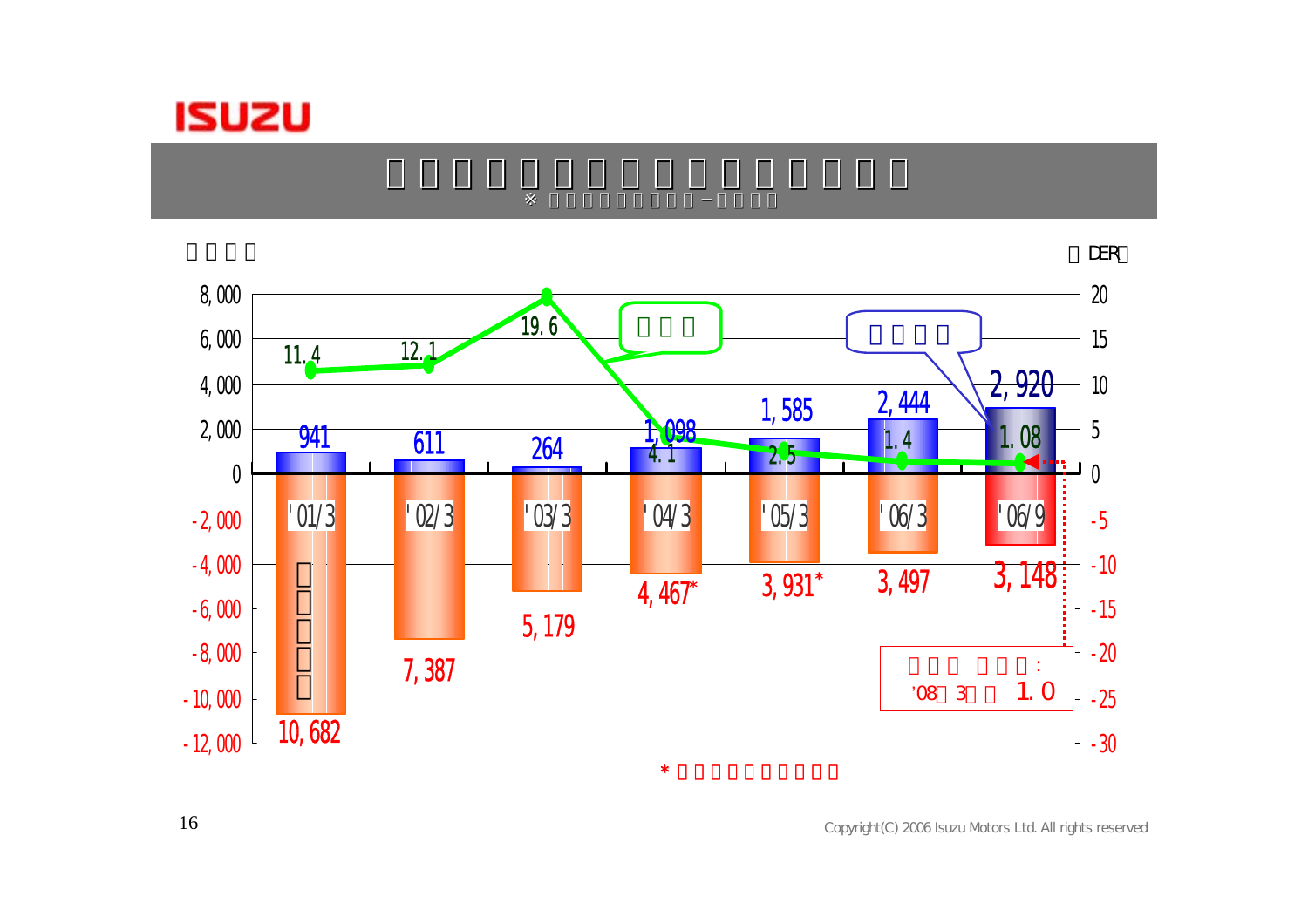

## 3. 2007 3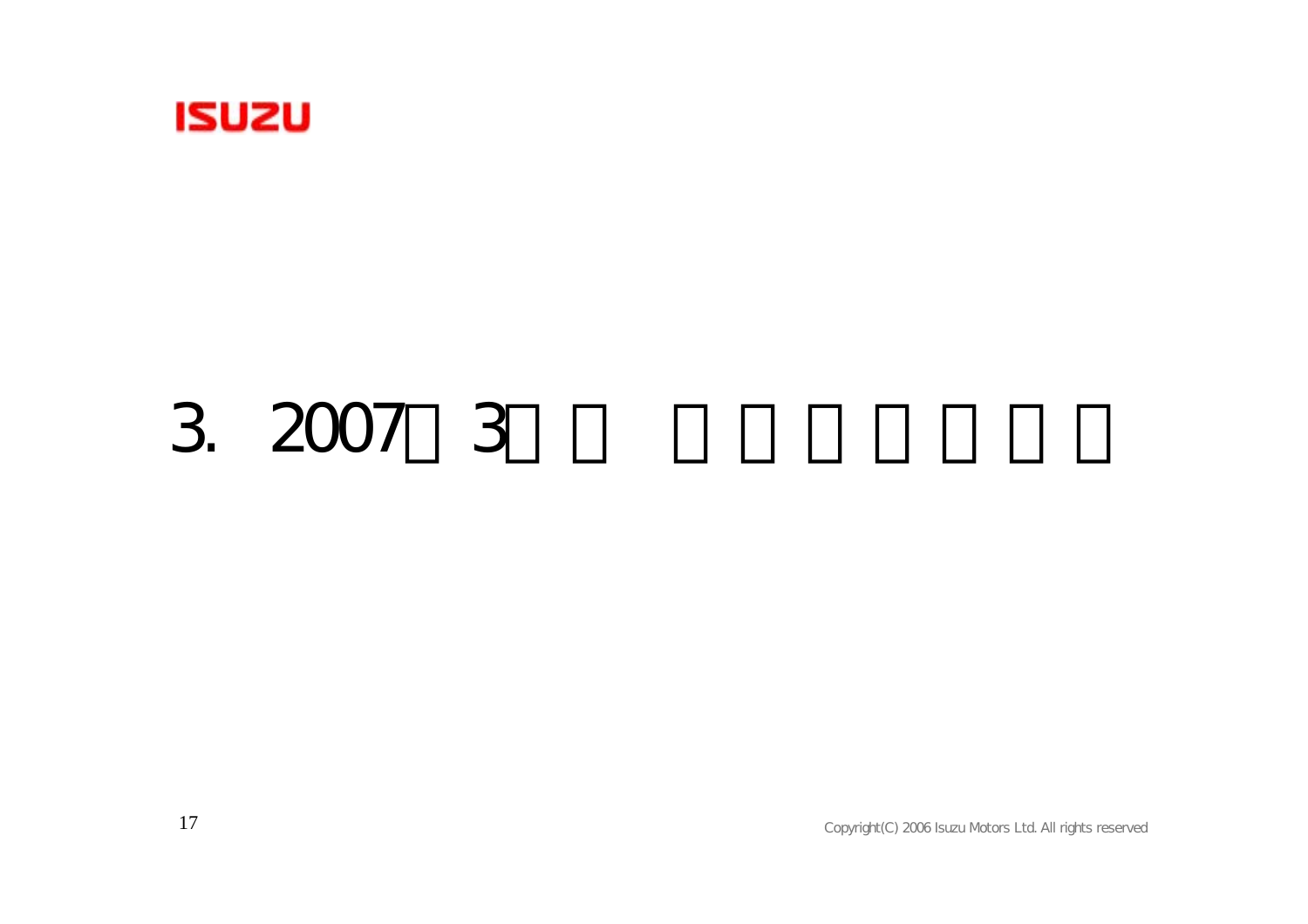

|  | $'$ O7/3 | 06/3       |     |         |
|--|----------|------------|-----|---------|
|  | 16, 300  | 15, 819    | 481 | 15, 900 |
|  | 1,000    | ${\cal X}$ | ゾン  | 930     |
|  | 1,030    | 938        |     | 950     |
|  |          |            | 210 |         |

-

-

'07年3月期=115円/\$  $'06 \t3 \t111 \t/$$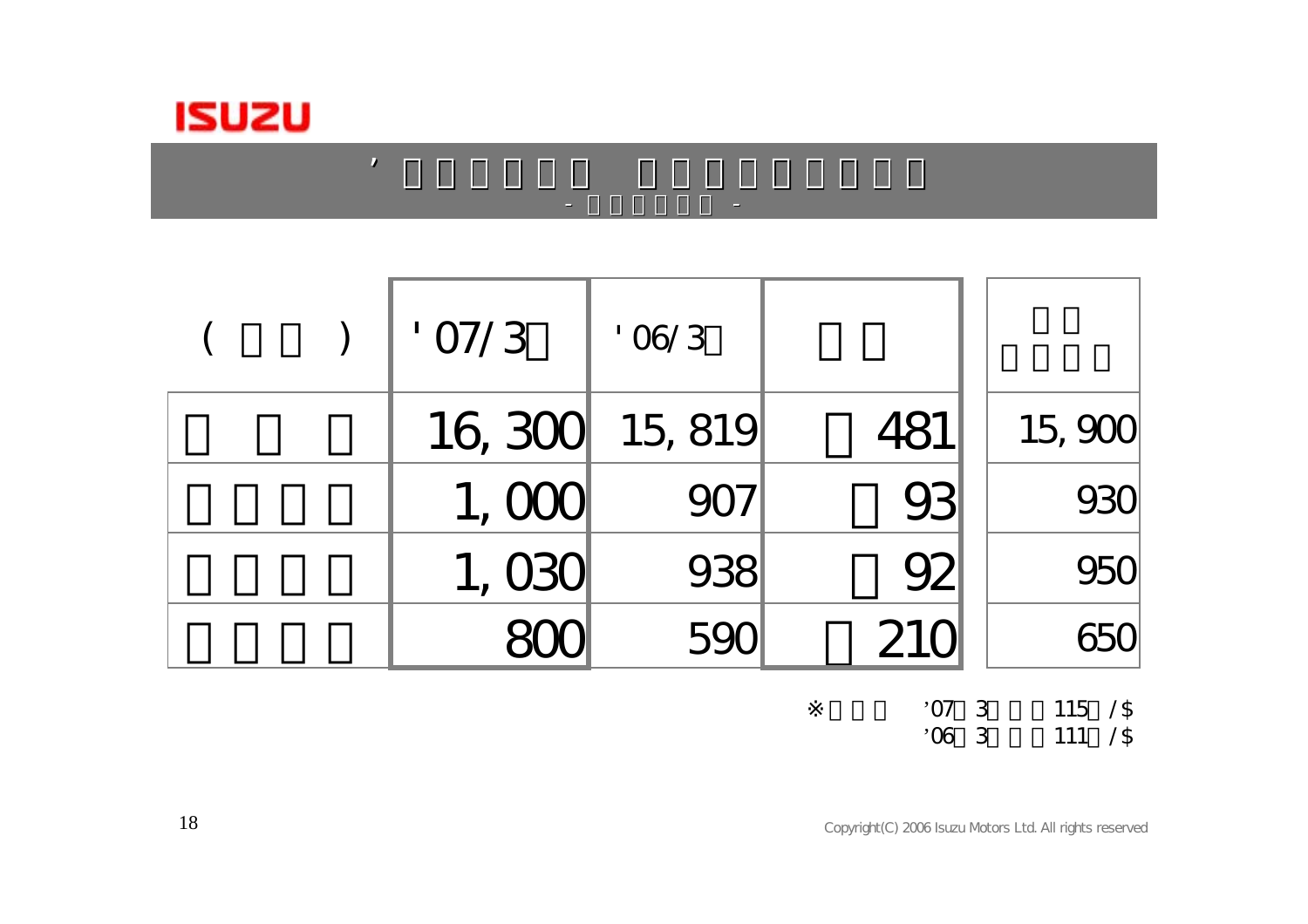

|  | $'$ O7/3 | $\frac{1}{2}$ O6/3 |  |
|--|----------|--------------------|--|
|  | 16, 300  | 15, 819            |  |
|  | 1,000    |                    |  |
|  | 1, 030   | 438                |  |
|  |          |                    |  |

-

|  | $'$ O7/3 | 06/3    |     |
|--|----------|---------|-----|
|  | 9,500    | 9, 179  | 321 |
|  | 5, 100   | 5, 190  | 90  |
|  | 1,700    | 1,700   |     |
|  | 4,600    | 4, 436  | 164 |
|  | 2,800    | 2, 137  | 663 |
|  | 7,400    | 6,823   | 577 |
|  | 16, 300  | 15, 819 |     |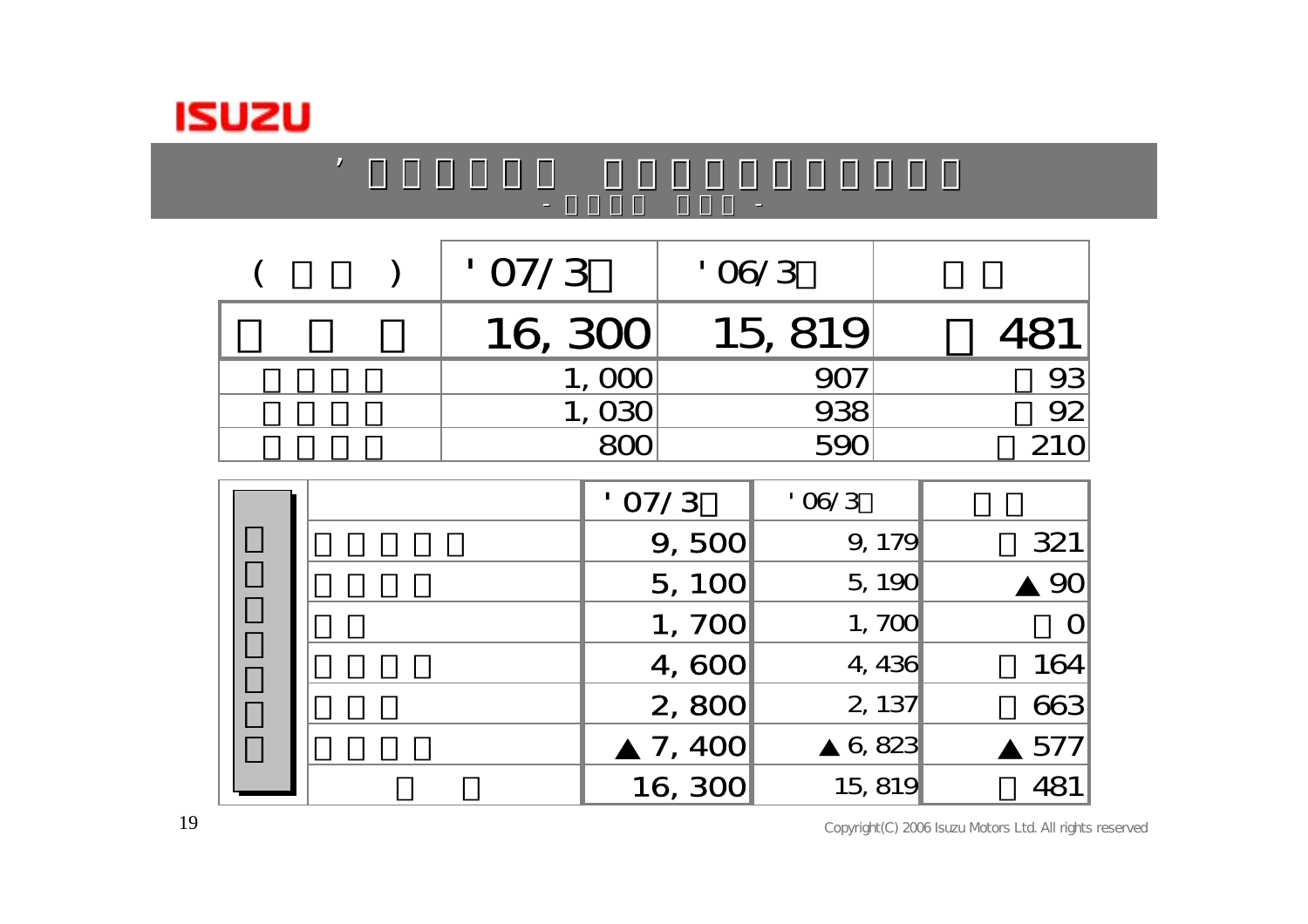

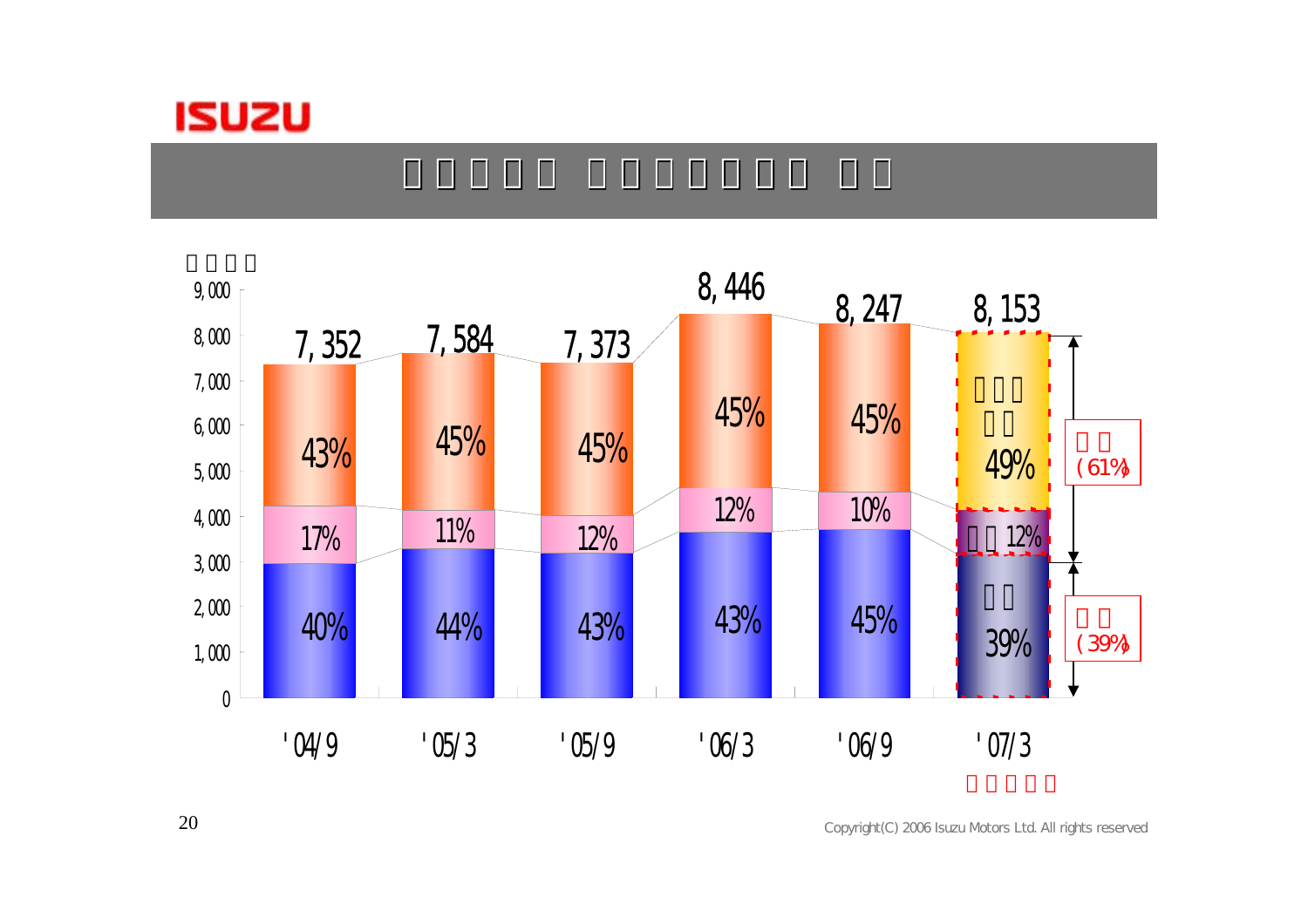

|  | $'$ O7/3 | 106/3   |  |
|--|----------|---------|--|
|  | 16, 300  | 15, 819 |  |
|  | 1,000    |         |  |
|  | 1, 030   | 738'    |  |
|  |          |         |  |

-

|  | $'$ O7/3 | $'$ O6/3 |                |
|--|----------|----------|----------------|
|  | 600      | 535      | 65             |
|  | 50       | 44       | 6              |
|  | 60       | 51       | 9              |
|  | 200      | 210      | 1Ο             |
|  | 90       | 81       | 9              |
|  |          | 14       | $\overline{4}$ |
|  | 1,000    | 907      | 93             |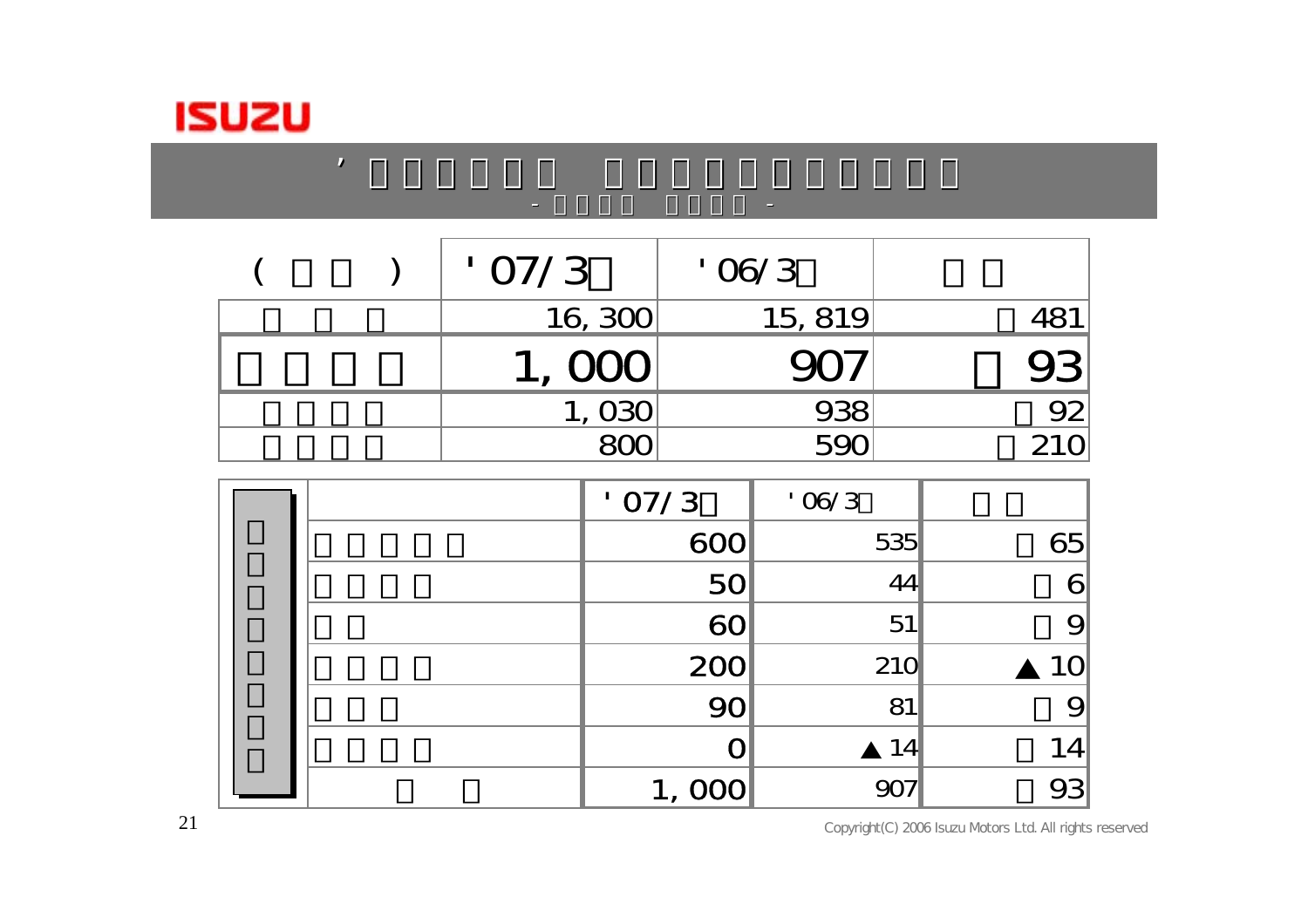



-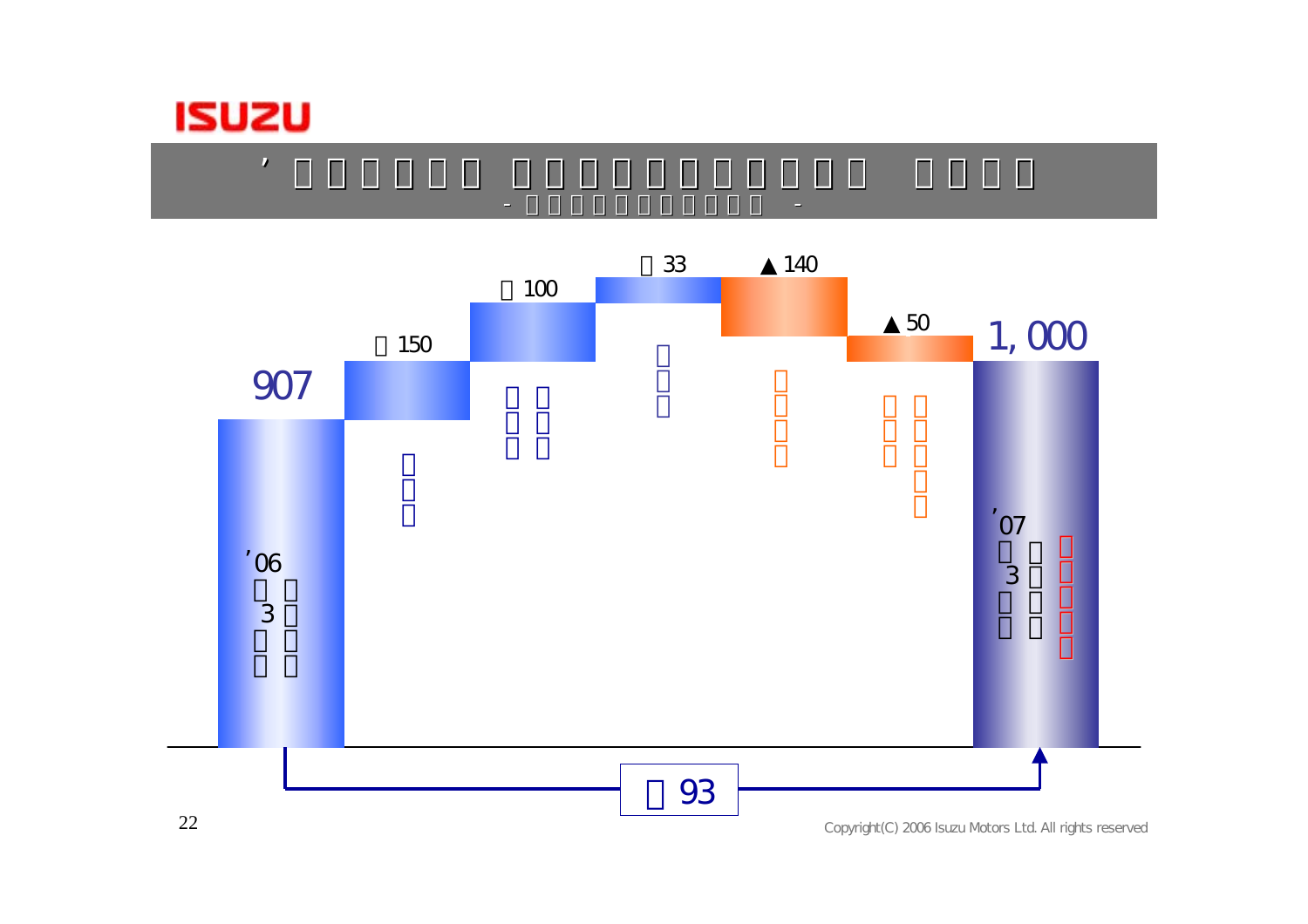

-

|  | $'$ O7/3               | $\cdot$ 06/3 |        |
|--|------------------------|--------------|--------|
|  |                        | 15, 819      |        |
|  | $\frac{16,300}{1,000}$ |              | 93     |
|  | 1, O3O                 |              |        |
|  |                        |              | $21$ O |

| 1,030 |
|-------|
| 38    |
| 192   |
|       |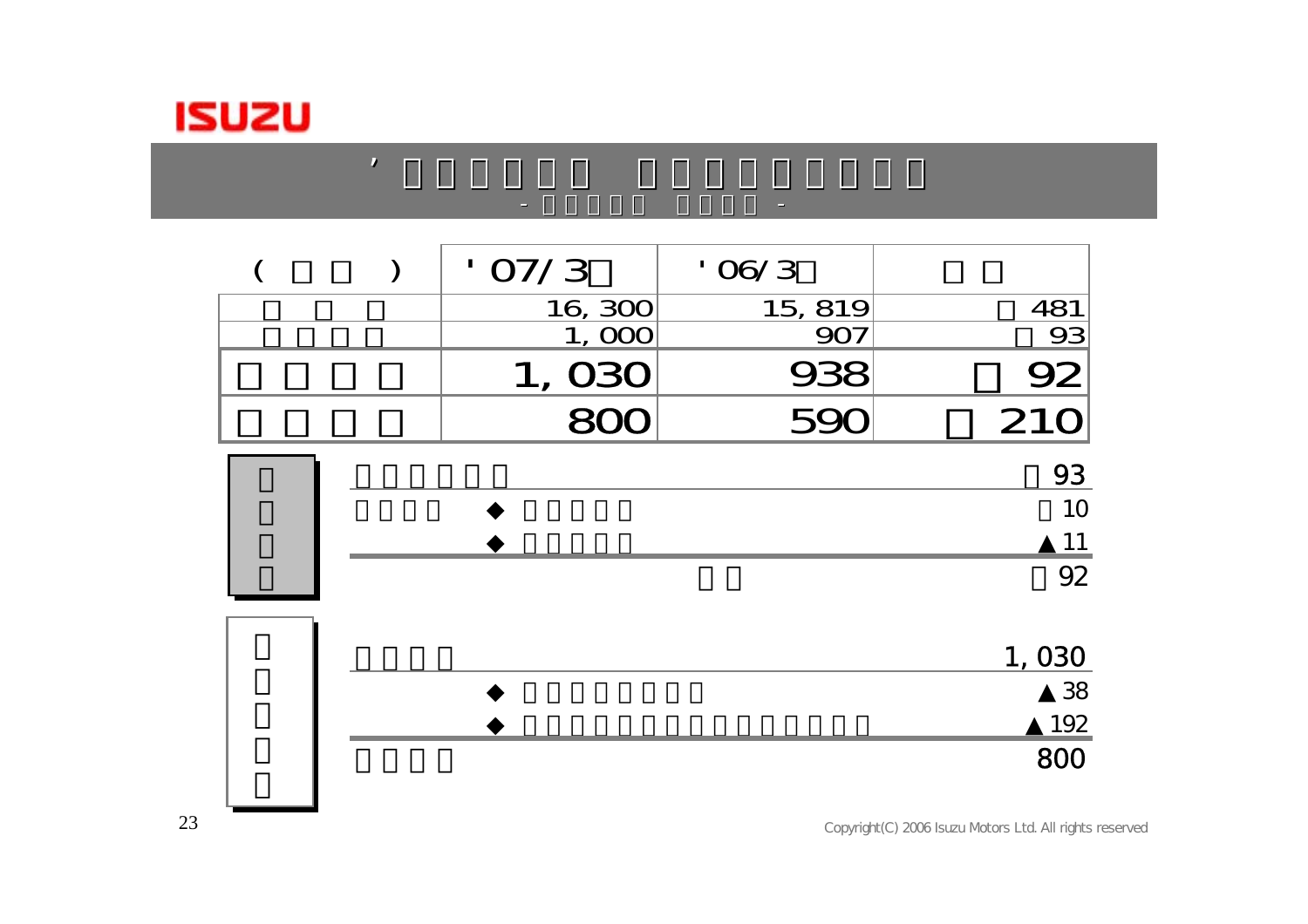

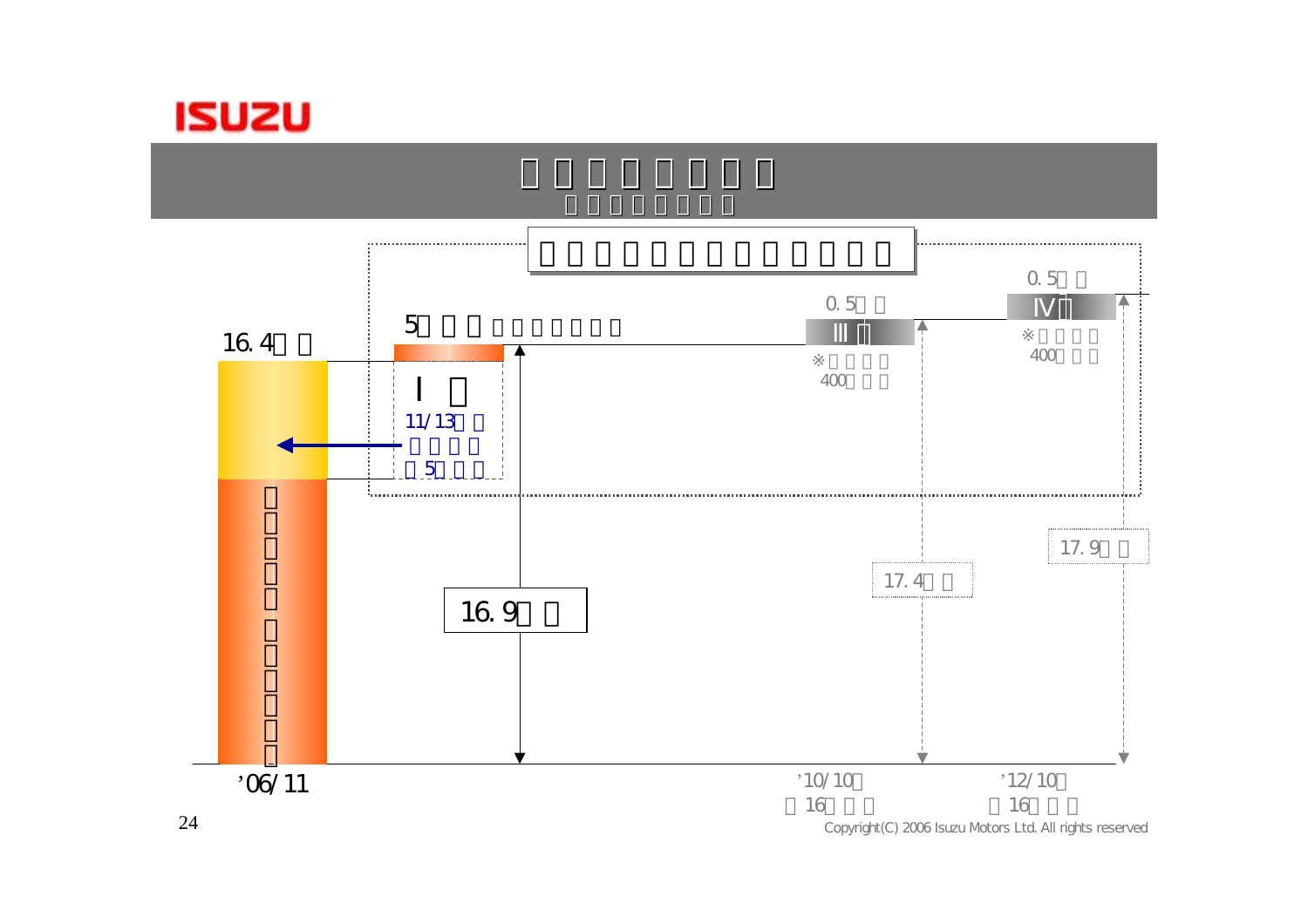

4. 事業状況と課題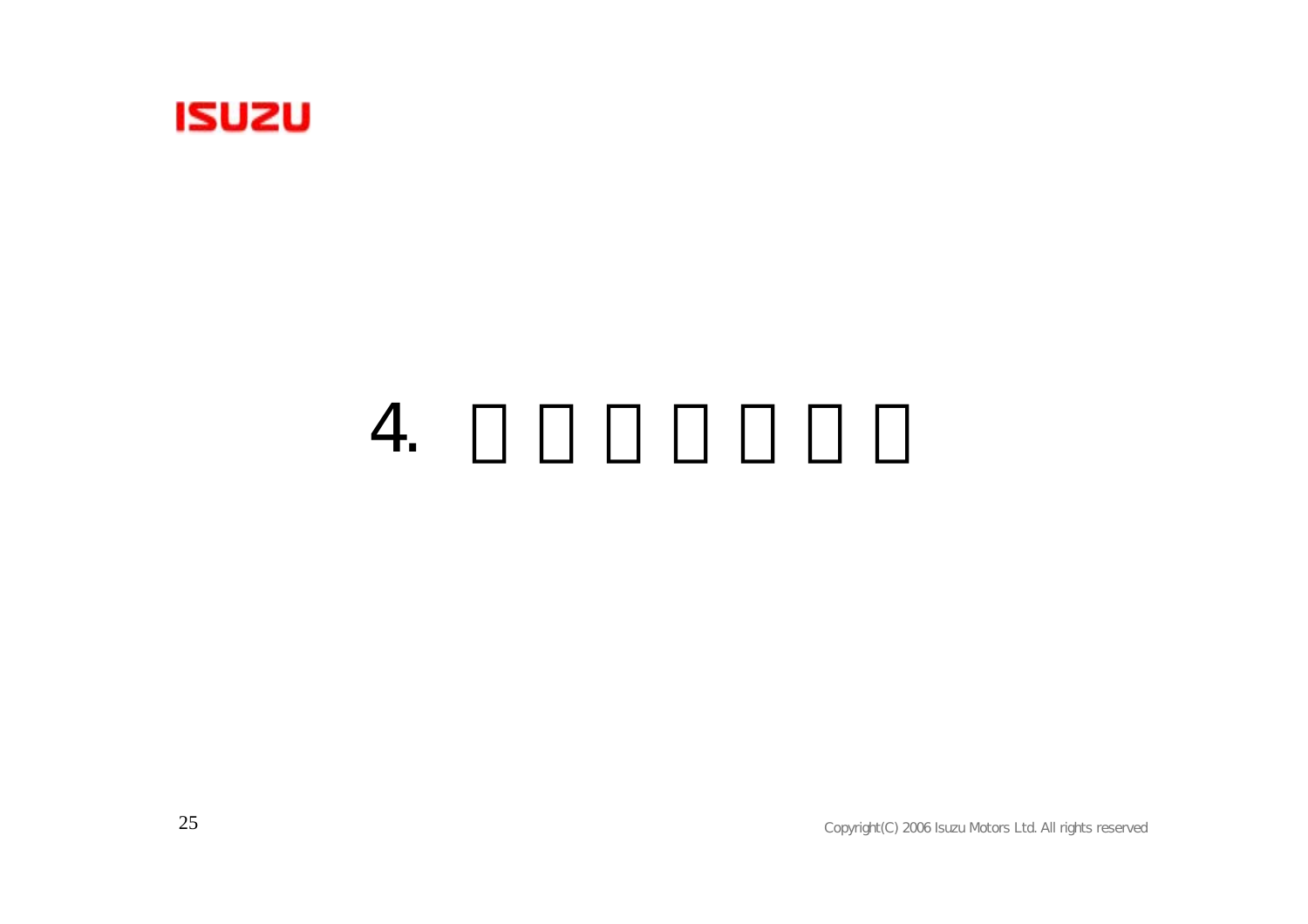

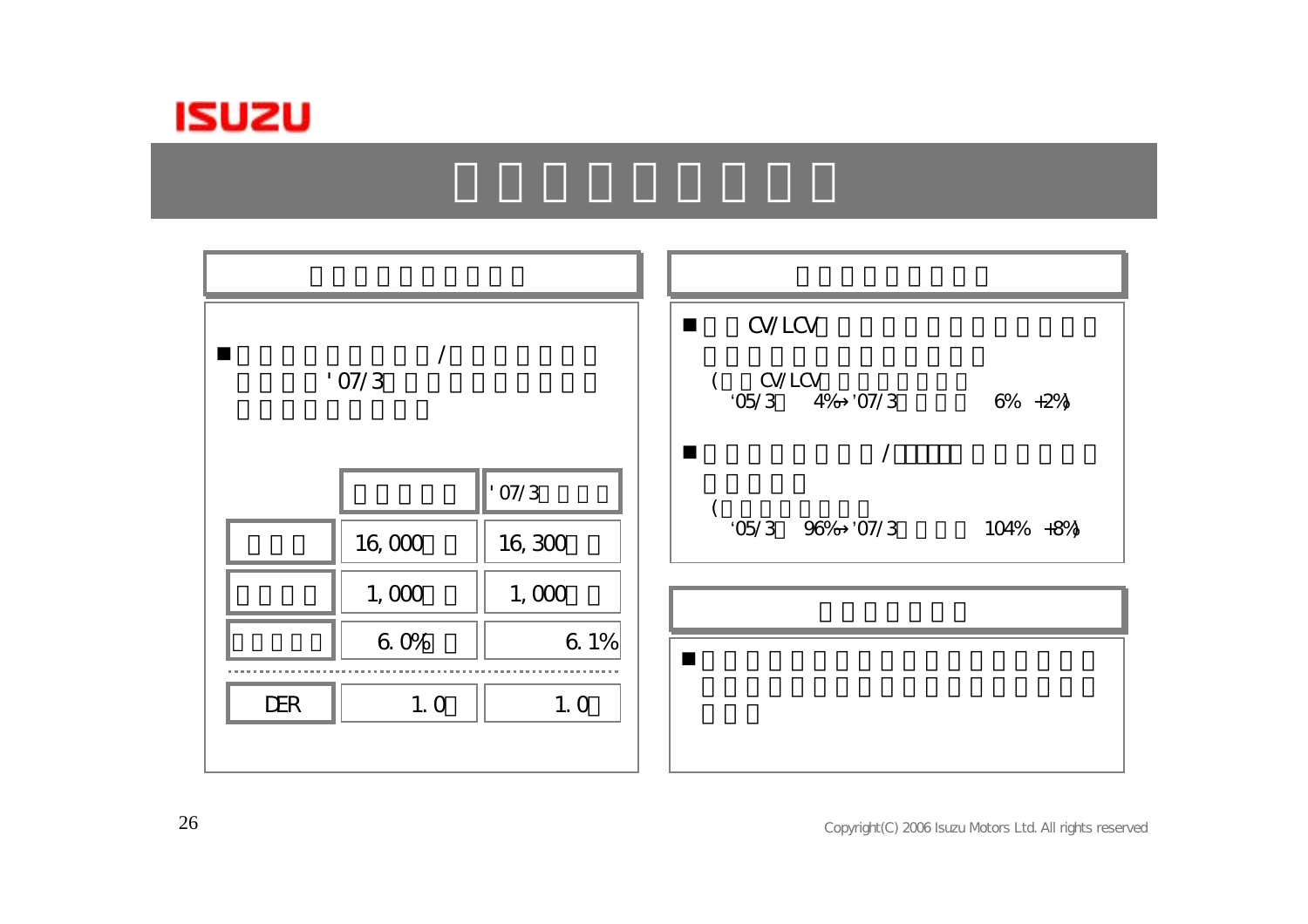# 「運ぶ」を支え、環境と未来をひらく ISUZU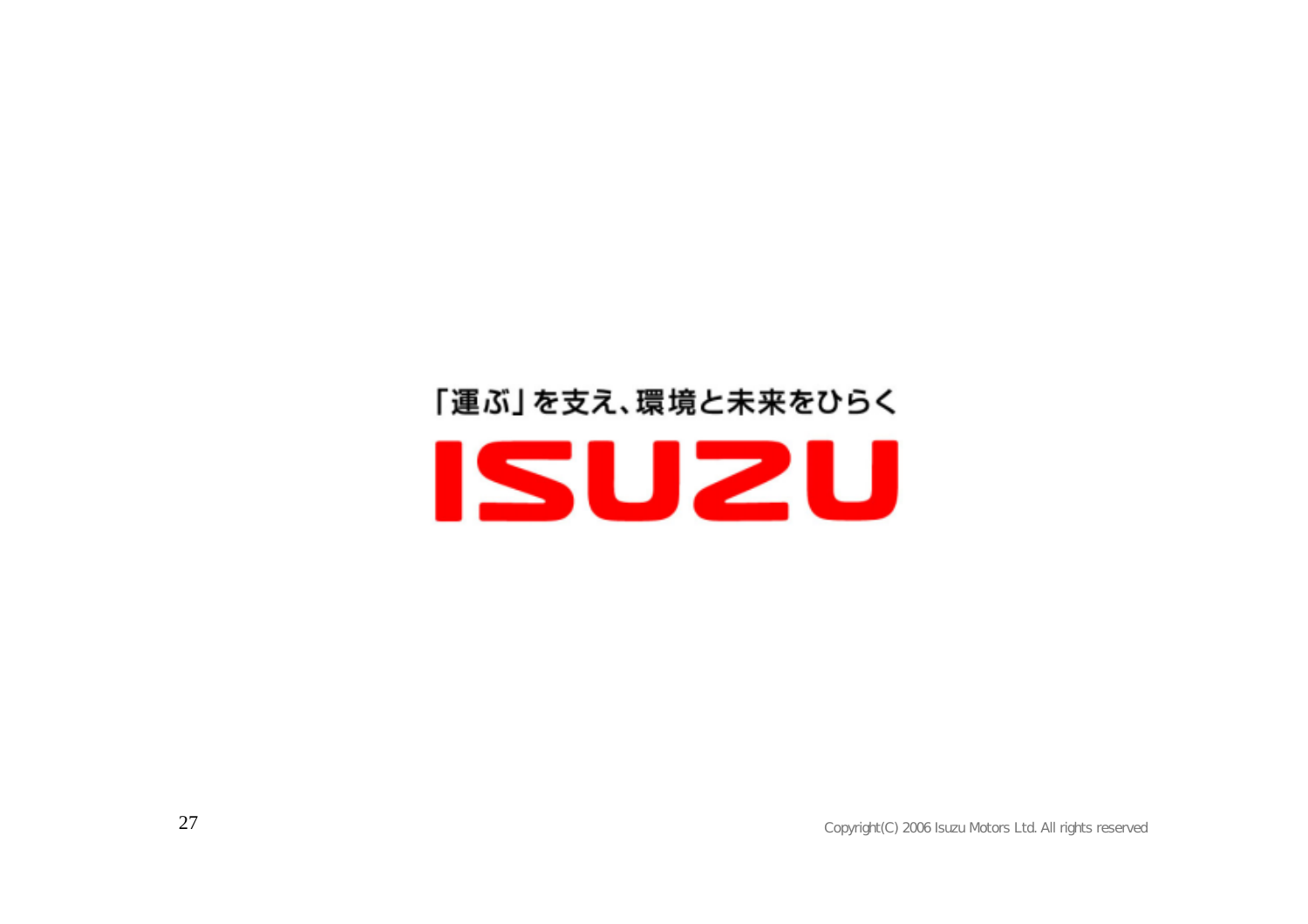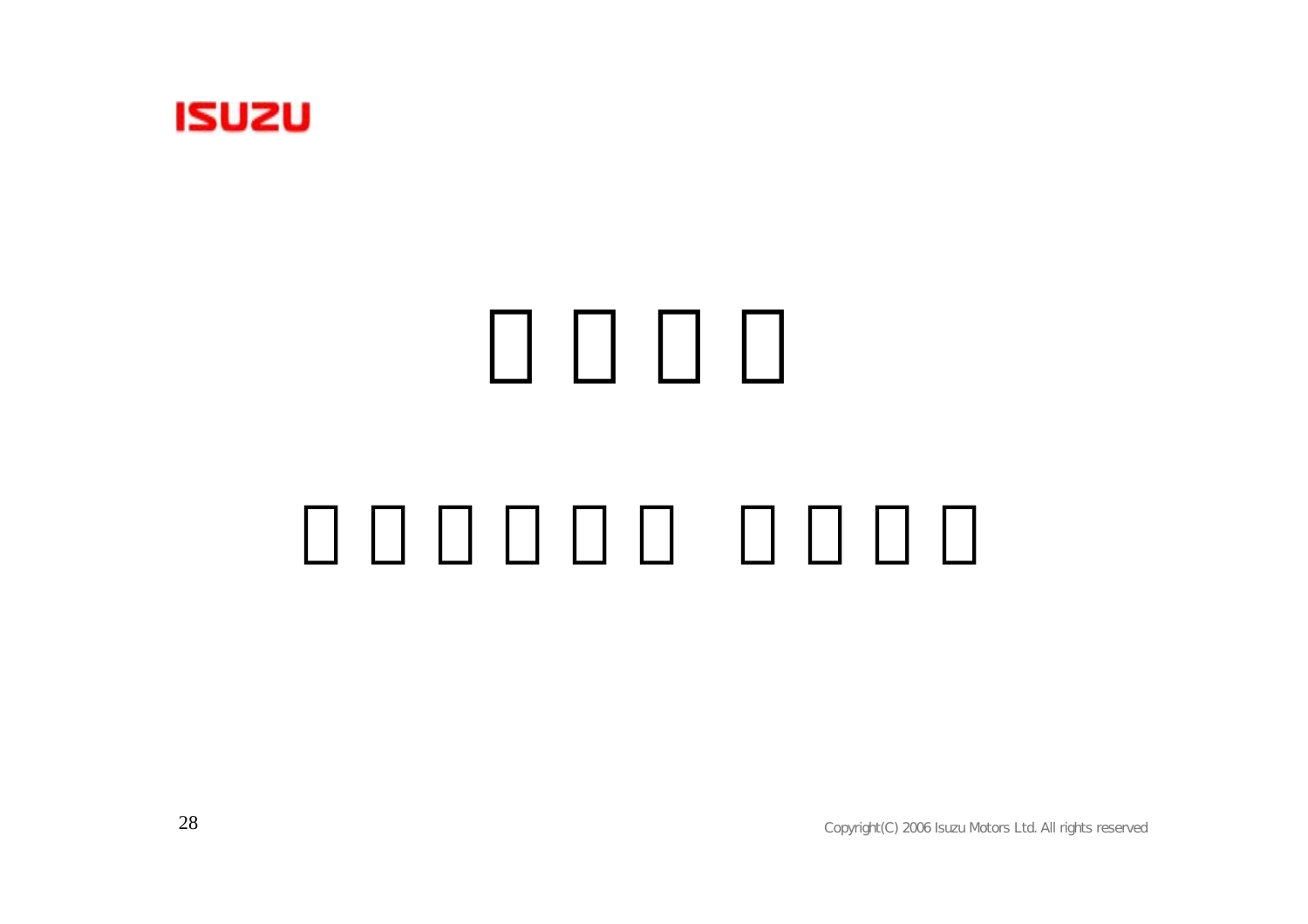

- LCV CV PT&Compo RD



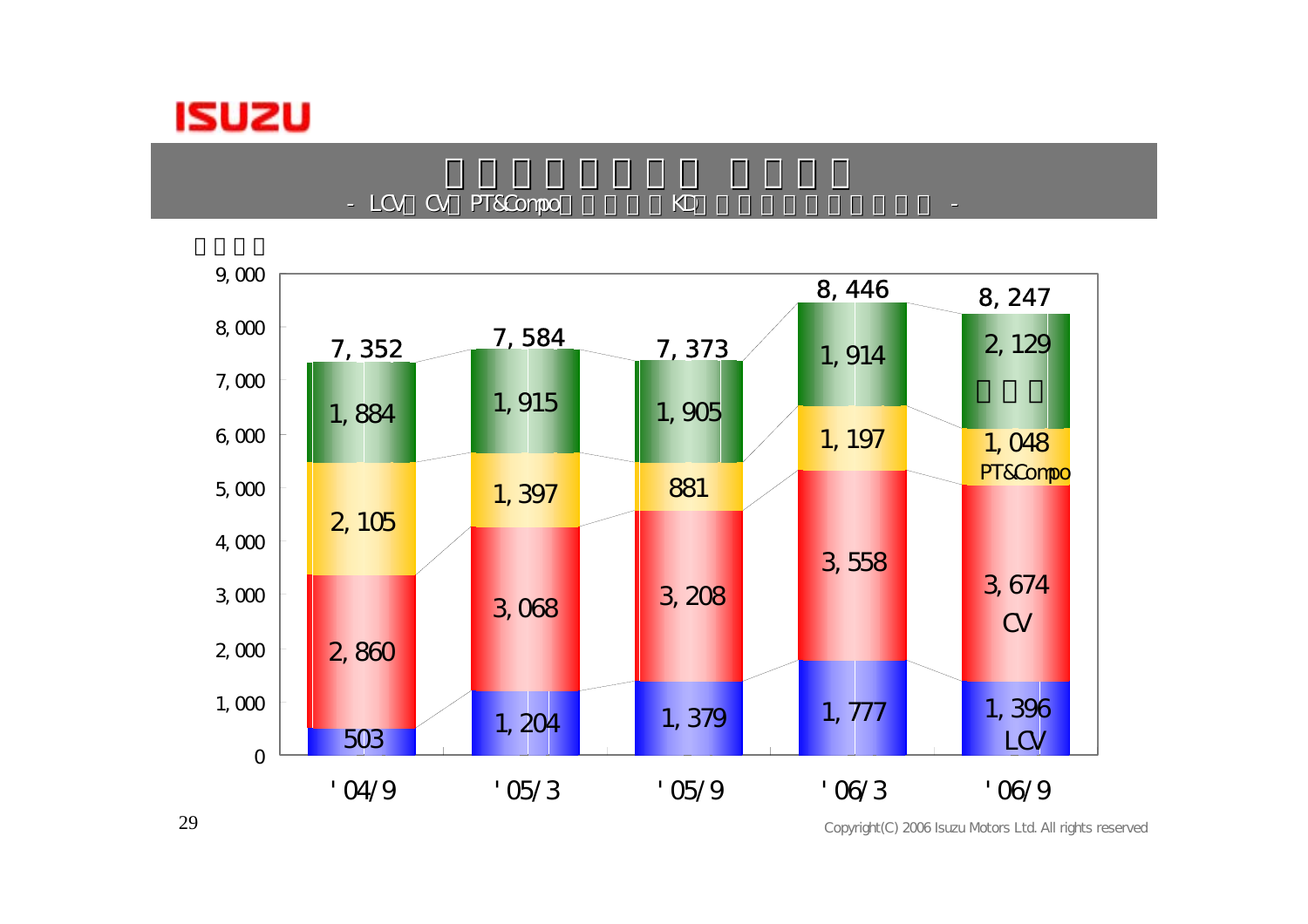

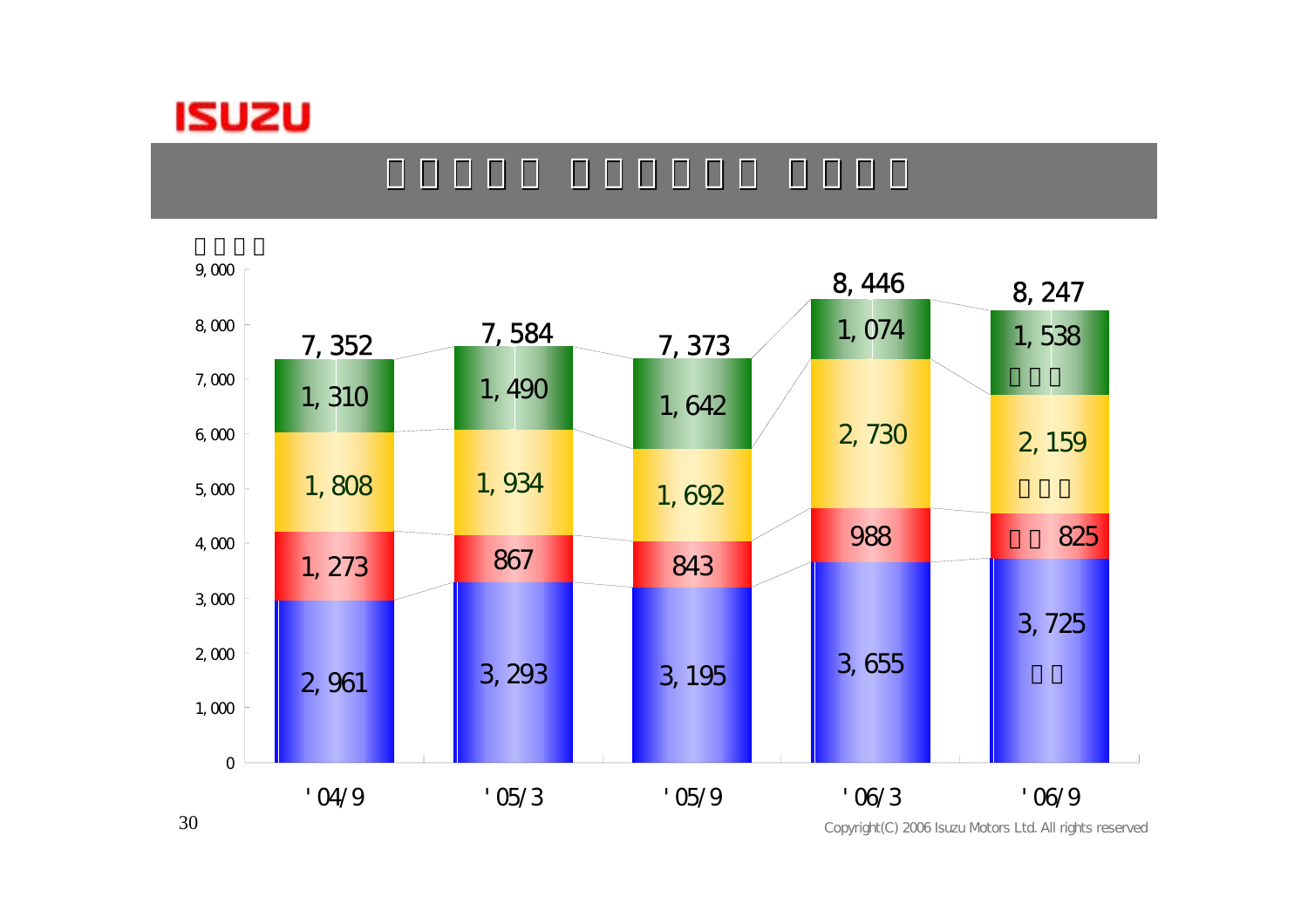

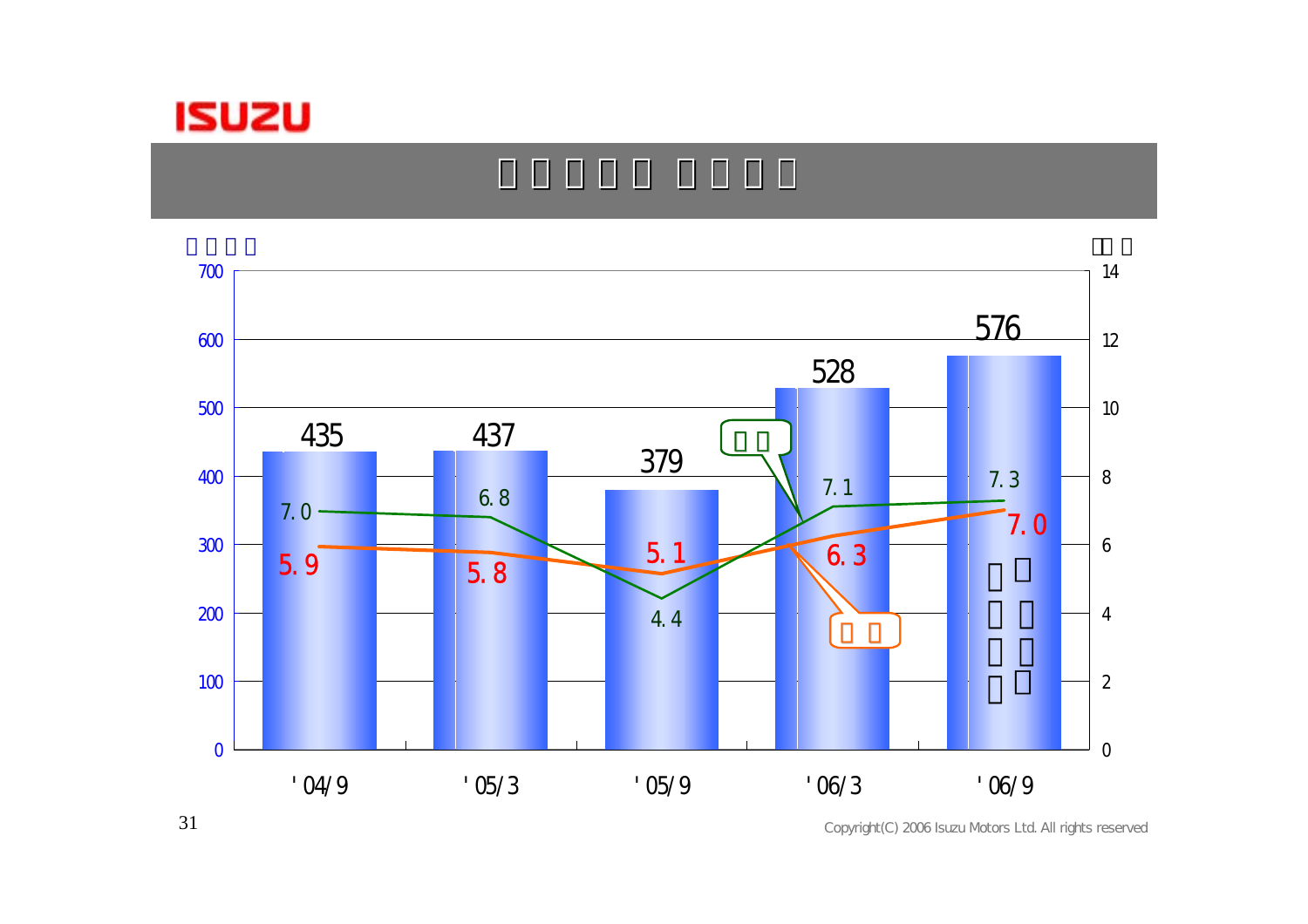

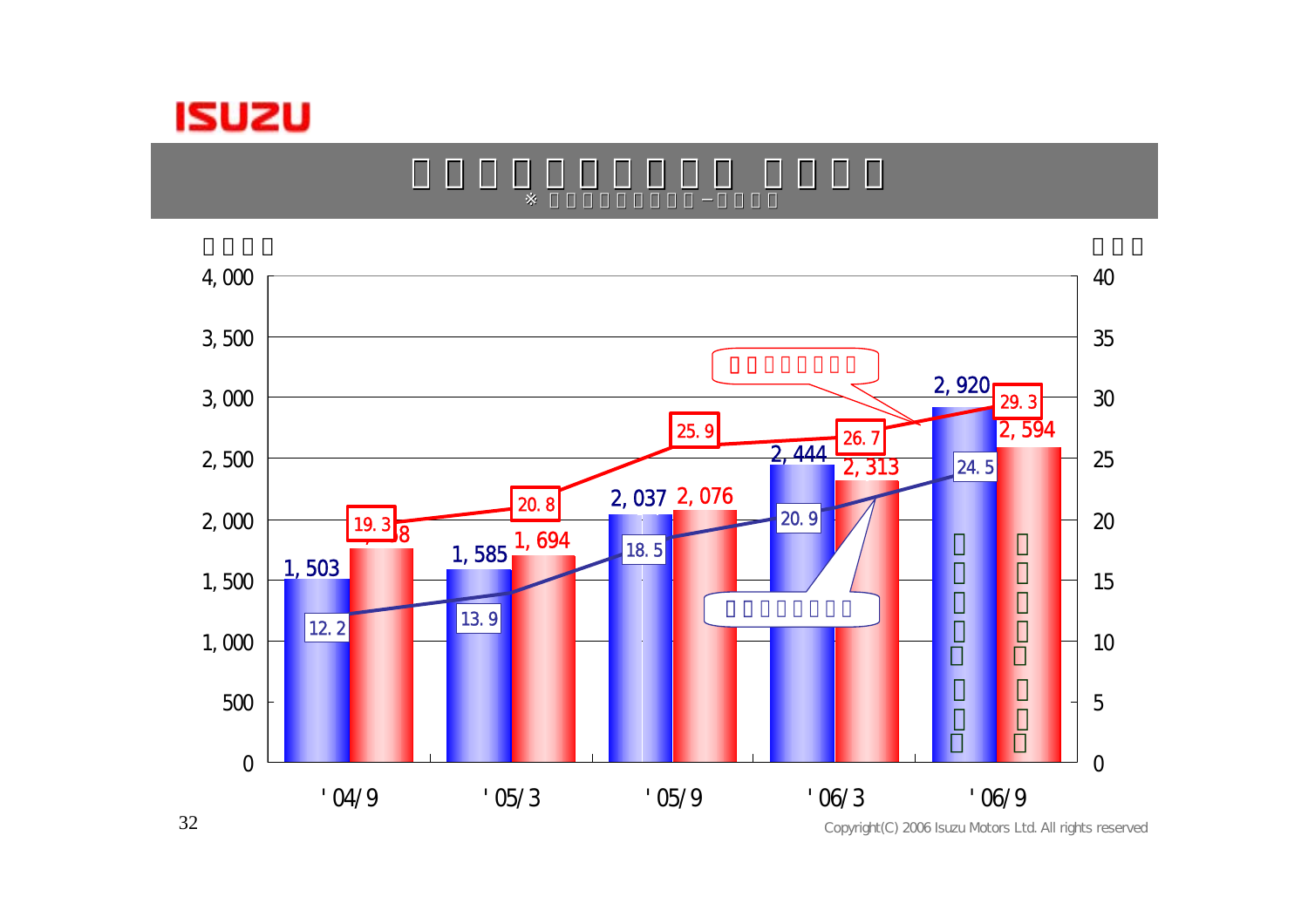



-

-